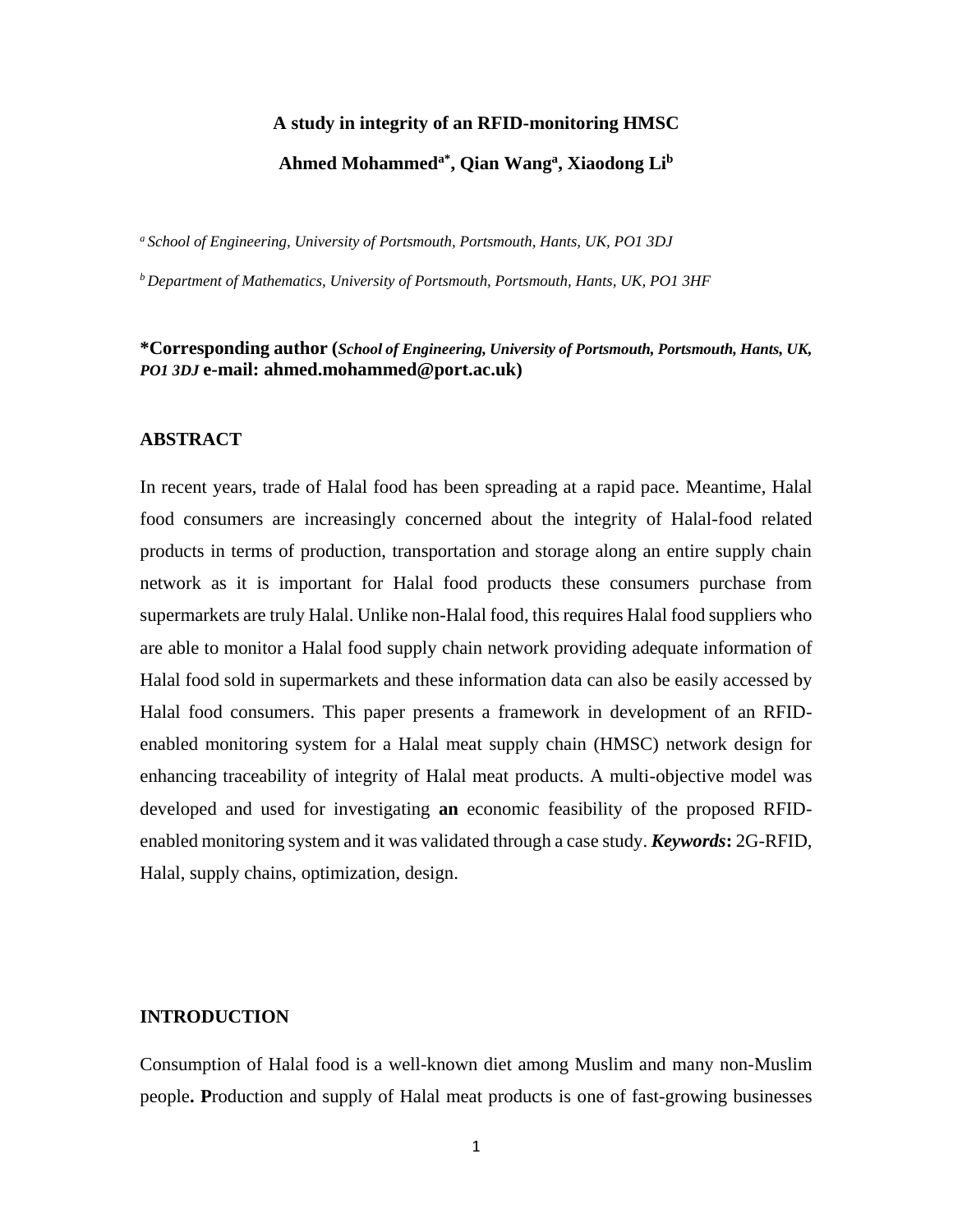around the world. The Islamic term of Halal means "allowed or permitted" in English translation and it is often used in association with food, i.e., food that is permissible under the Islamic Shari'ah (laws) for Muslims to eat or drink. It also specifies a number of criteria that direct people as to how food should be prepared in a Halal way. For instance, production and transportation of Halal meat products need to comply with the Islamic Shari'ah, and this should be applied to all sectors including each process of livestock feeding, slaughtering, transporting, packing and storing before being sold in supermarkets. If a specific process of HMSCs (Halal meat supply chains) is not handled properly in a Halal way, retailers or consumers may regard these products as non-Halal. As a result of this, there is a desire for Halal meat consumers who increasingly demand more transparent information relating to the integrity of Halal meat products they purchase in supermarkets.<sup>[1]</sup> Halal integrity refers to a food product that remains Halal from a upstream to downstream of a food supply chain free from any activities that might breach the Halal status intentionally or unintentionally.<sup>[2]</sup> Nevertheless, a survey by authors indicates that there are a number of concerns from Halah food consumers about the integrity of Halal meat products sold in supermarkets. These include periodic records in livestock feeding and growing history in farms, slaughtering processes at abattoirs and Halal meat transportation from abattoirs to retailers. However, these issues are often overlooked by researchers in this filed.<sup>[2,3]</sup>

There are a few preliminary publications in studies on traceability of Halal meat products. Mansor,<sup>[4]</sup> proposed a method for checking meat colors to determine if the slaughtered poultry is handled properly in the Halal way. Junaini and Abdullah, <sup>[5]</sup> suggested a mobile Halal product verification method on which information of a Halal product can be sent to a customer's mobile phone using the camera phone barcode scanning technique. Shanahan,<sup>[6]</sup> proposed an RFID-based framework for improving the traceability of cattles at farms and abattoirs where each cattle's ear is attached with an RFID tag. Kassim, [7] synthesized a similar system using mobile applications that allow customers to check Halal product information directly on their mobile phones. Bahrudin,<sup>[8]</sup> developed a tracking system using RFID technology for enhancing Halal product integrity. Feng,<sup>[9]</sup> developed a traceability system by integrating RFID applications into a personal digital assistant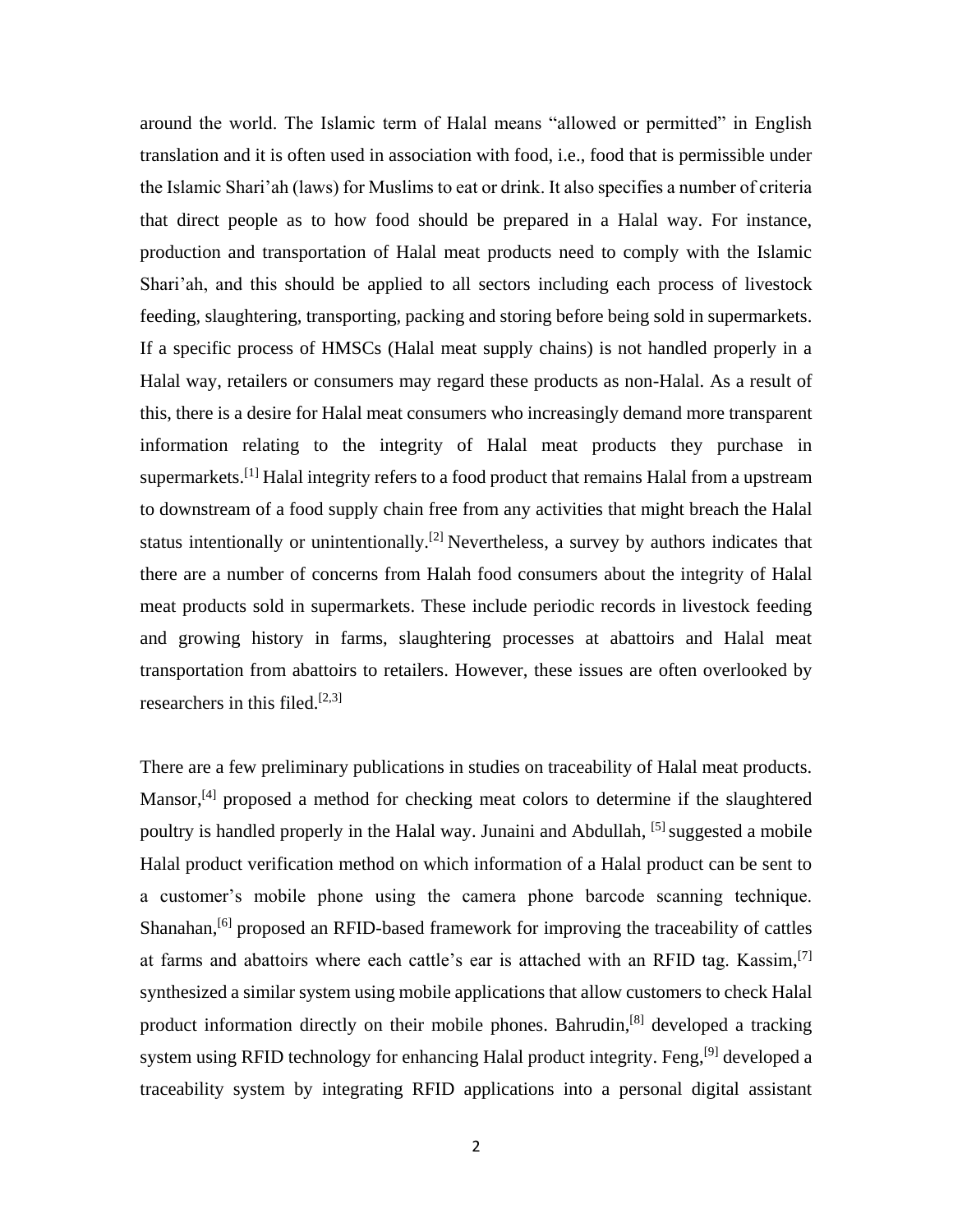(PDA), which is a handheld PC used by operators at beef segmentation sections to collect data and print out information in a form of barcode label attached with each pack of segmented beef. Similar studies on beef traceability were reported.<sup>[10-14]</sup>

There were many studies using RFID techniques for improving tracecibility in ensuring safety and/or originality of food products provided in supply chain sectors. Expósito, [15] developed an RFID-based monitoring system used for tracing a wine supply chain. The developed system collects data of the meteorological and botanical information associated with the used grapes using RFID tags that are attached to grape boxes; the system sends collected data to a central server via a Genral Packet Radio Service (GPRS) system. These information data can also be accessed online by consumers. Barge,<sup>[16]</sup> describes an itemlevel traceability system for cheese products in a dairy factory as each piece of cheese is attached with an RFID tag containing cheese identifications such as cheese type, production date and expiry date. Similar studies were reported.<sup>[17-20]</sup> In order to identify the origin of agricultural products, Sun,<sup>[21]</sup> developed an anti-counterfeit RFID-GPS system in which Global Positioing System (GPS) data and encrypted Chinese-sensible codes were applied. The system was used to collect data of location and the weight of the agricultural products and print the anti-counterfeit labels in assoicated with sold products. The collected data is encrypted/decrypted using AES (Advance Encrypted Standard) algorithm with a different cipher code. Jedermanna,<sup>[22]</sup> developed a smart-container that can monitor the freshness of fruits during transportation using a combination of RFID sensors, sensor networks and software agents. Zhang,<sup>[23]</sup> introduced an RFID-based system that can improve traceability of frozen foods in terms of food temperatures and arrival times during storage and transportation using RFID sensors, GPS and mobile applications. Chen,<sup>[24]</sup> proposed a new type of RFID application namely 2G-RFID-Sys using the Internet of Things (IoT) technology with RFID sensor tags (semi-passive tags integrated with sensors) that can monitor food temperatures in a refined smart cold supply chain. Wang,<sup>[25]</sup> presented a real-time online monitoring decision supporting system which can monitor quality of perishable products providing drivers with suggestions as to how to cope with an abnormality when an alert is triggered during transportation in order to reduce losses of perishable products.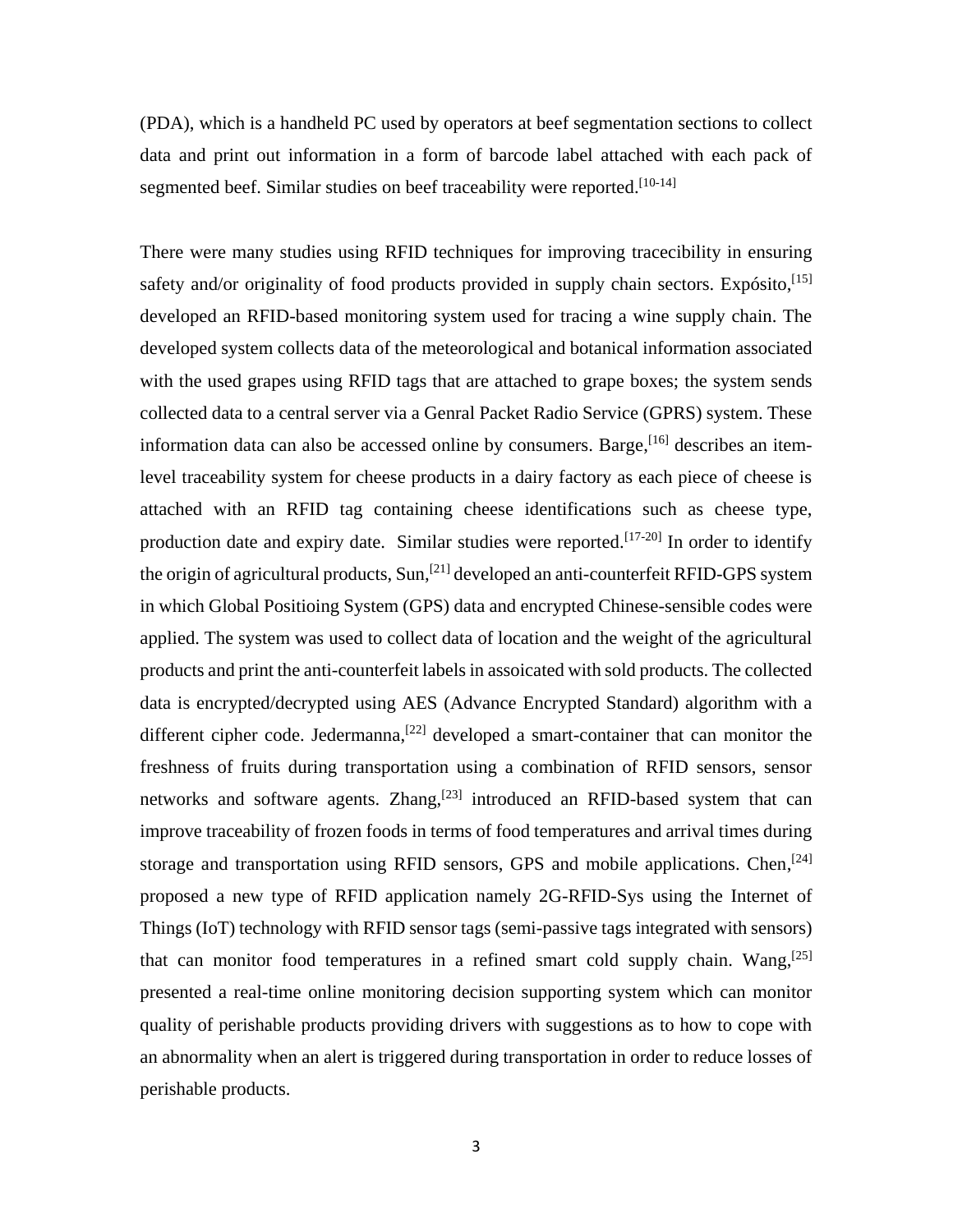To cope with the increasing demand for the Halal meat products that are produced according to the Islamic Law, a HMSC monioring system is needed for improving the traceability of Halal meat integrity. This paper presents a framework in development of an RFID-enabled HMSC network for enhancing traceability in terms of integrity of Halal meat products to be sold in supermarkets. Nevertheless, such an integrated system is subject to additional costs for RFID system implementation and return of investment (ROI), which also need to be investigated. To this aim, a multi-objective mathematical model was developed and used for examining the economic feasibility of the proposed RFID-enabled HMSC network in order to obtain a trade-off decision within three conflicting objectives.

## **THE PROPOSED 2G-RFID-ENABLED HMSC**

Figure 1 illustrates the architecture of a simplified RFID-enabled HMSC for monitoring each process of Halal meat production and transportation. The proposed RFID-enabled monitoring HMSC consists of farms, abattoirs, transporters, retailers and consumers as described below: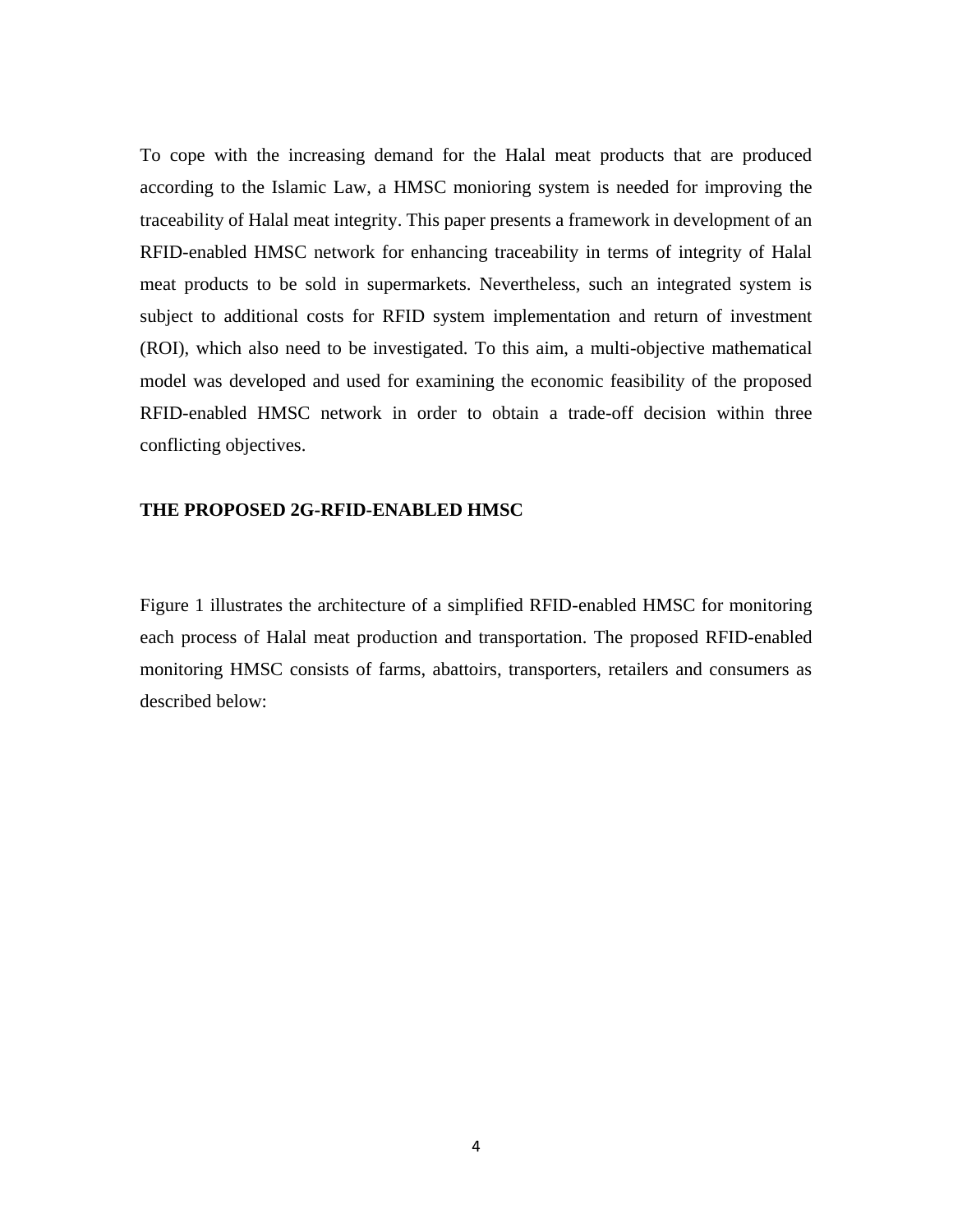

**Fig. 1.** Architecture of the proposed RFID-based monitoring HMSC network.

In farms: Each livestock is attached with a 2G-RFID (second-generation RFID) sensor tag which can store both passive and active information. The 2G-RFID sensor tag is capable of transmitting information data in the relevance to not merely a unique identification code of an attach livestock but also its health status such as heartbeats and body temperatures. Information data are collected by wireless RFID readers that interrogate RFID-sensor tags by emitting radio signals and subsequently RFID sensor tags respond by sending information data to RFID readers. The gathered information data by RFID readers are sent to a host computer management system. Water supply for each livestock is monitored by a water sensor mounted on a water basin. When contaminated water is detected by a water sensor, it sends an alert to the computer management system for records and farmers ought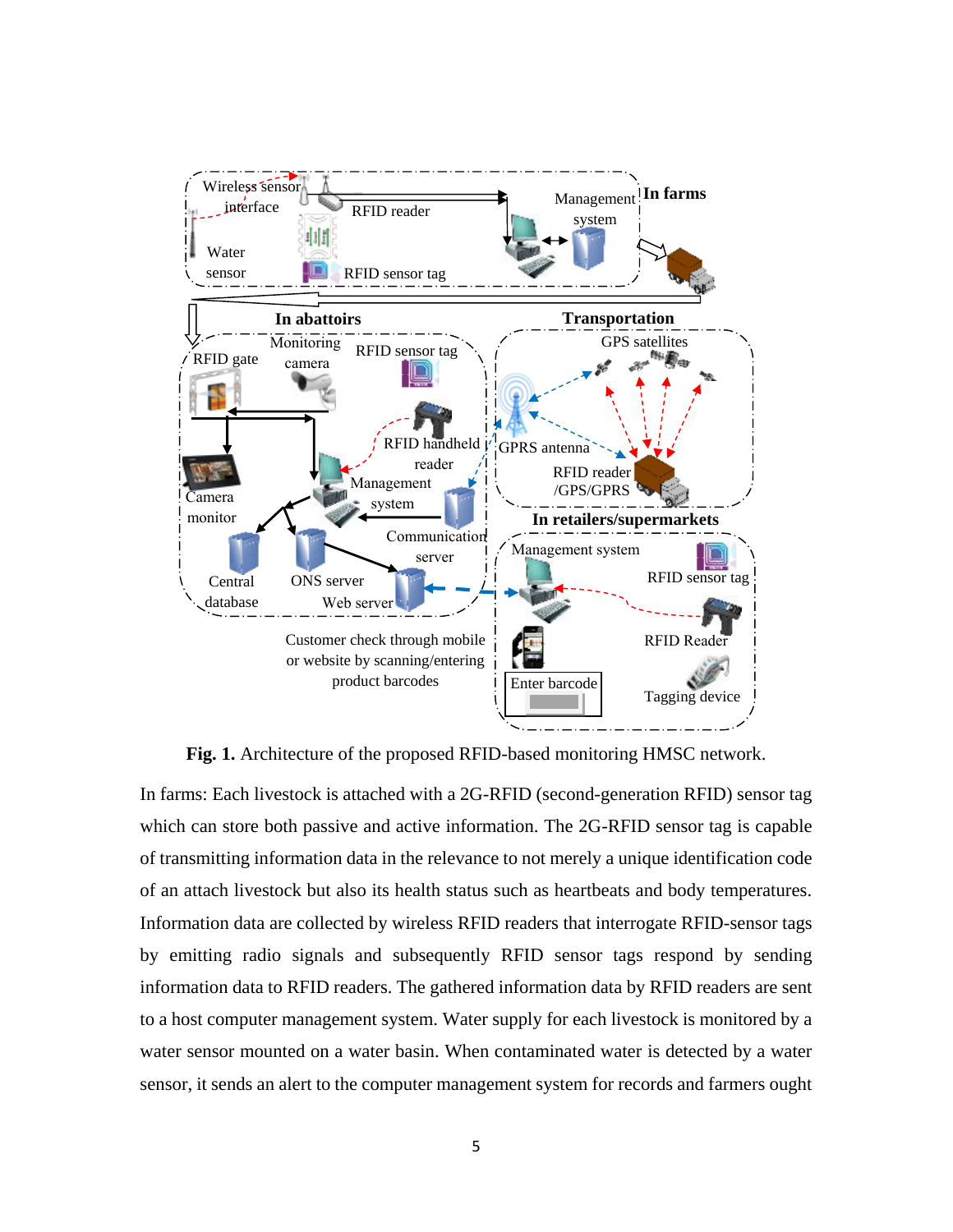to isolate those contaminated livestock immediately from others. Periodically, farmers should also take a medical record of livestock relating to illnesses, medical treatments and treatment results during the growing period. The record should include information of given medical treatments and vaccination that do not contain pork enzymes which make livestock as non-Halal. The growing history of each livestock needs to be input into the computer management system manually. All the collected information data will be analyzed and displayed as shown in Table 1 allowing traders and consumers to check relevant information in terms of the integrity of Halal meat products they purchase in farms or supermarkets by either entering product codes online or scan them using their smart mobile phones.

## **Table 1**

Growing history of a livestock in farms.

| Info category             | Info details           |
|---------------------------|------------------------|
| Category                  | <b>Beef</b>            |
| Feeding methods           | Halal                  |
| Types of diseases         | <b>Bovine</b>          |
| /symptoms                 | <b>Ephemeral Fever</b> |
| <b>Treatment duration</b> | 4 days                 |
| Treatment results         | Healed                 |
| Growing                   | 10Kg/8mth              |
| History/Kg                |                        |
| Enzyme History            | None                   |
| Last Update of Info       | 11/02/15               |

In abattoirs: Because each livestock is attached with a 2G-RFID tag, once these transported livestock from farms enter into abattoirs through an RFID-reader mounted gate, information data of each livestock will be collected and stored automatically in an abattoir database. To comply with the Halal slaughtering process,<sup>[26]</sup> slaughtering places must be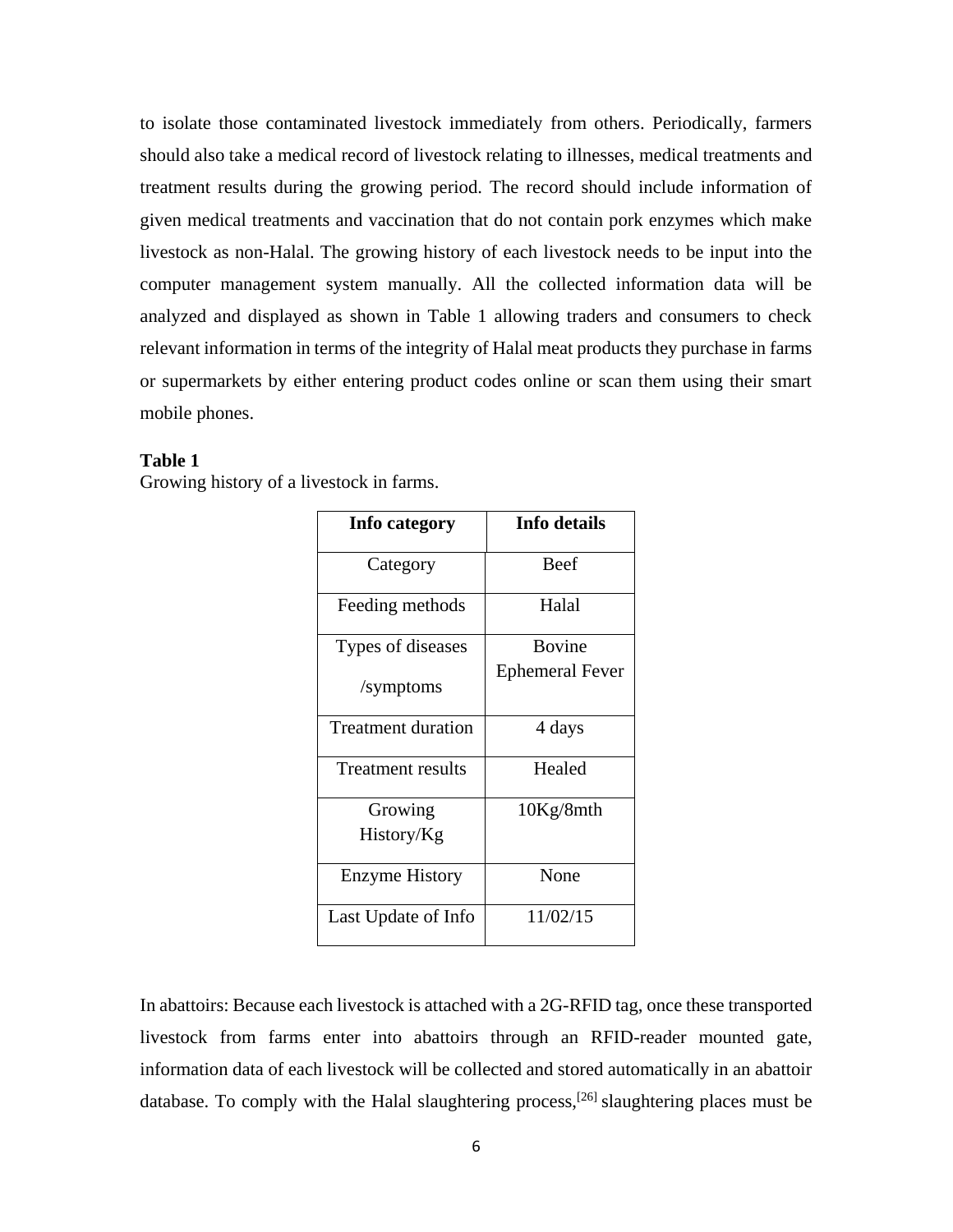monitored by abattoir operators through installed cameras. If a livestock is not slaughtered according to the Hahal way, this livestock needs to be isolated and marked as non-Halal. At the end of the slaughtering process, each segmented meat is packed and tagged with a new 2G-RFID sensor tag that is used for monitoring its pH values; a typical pH value for meats ranges from 4.8 to  $5.8$ <sup>[27]</sup> The information data can be collected by an RFID handheld reader and the collected information data are subsequently sent back to the abattoir database.

# **Table 2**

Information of a packed meat product at abattoirs to be sold at retailers or supermarkets.

| Info category            | Info<br>details |  |  |
|--------------------------|-----------------|--|--|
| Meat type                | <b>Beef</b>     |  |  |
| Origin of meat           | Scotland        |  |  |
| Slaughtering date        | 12/08/14        |  |  |
| <b>Slaughterer Name</b>  | Omar            |  |  |
| Arrival date to the shop | 13/08/14        |  |  |

In transportation: Figure 2 illustrates the architecture of the proposed monitoring system during transportation of Halal meat products from abattoirs to retailers. Each container of a lorry is equipped with an RFID reader, a temperature sensor, a GPS and a GPRS system. The RFID reader is used for collecting identification information as well as pH values from 2G-RFID sensor tags, which are attached with each of packed Halal meat products in the lorry. The GPS is used for tracking locations of the lorry sporadically providing an estimated arrival time to retailers. A temperature sensor continuously detects container's temperatures and sends an alert to notify drivers if the temperature reaches the upper limit. Information data collected by an RFID reader and a GPS are sent back to the abattoir management system over a GPRS network that consists of a GPRS transmitter, an antenna and a receiver. These data can be retrieved by retailers. GPRS rather than GSM (global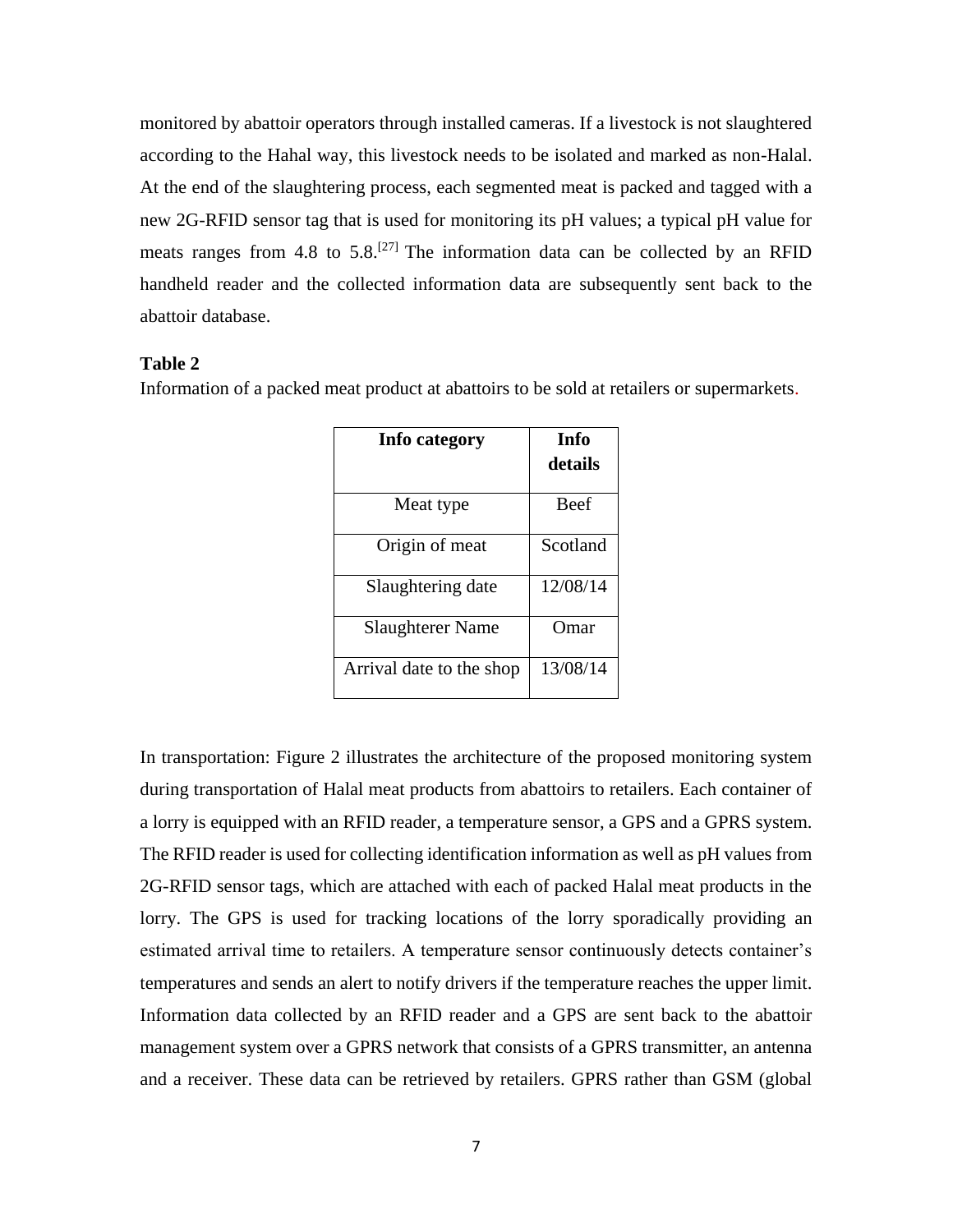system for mobile) was selected as its active transmission can share available resources. Also, it uses a packet switch technique allowing an allocation of resources when needed; furthermore, it provides a data transfer rate up to 172 kbps. Figure 3 shows data transmission flow throughout the transportation monitoring process.



**Fig. 2.** The transportation monitoring system.



**Fig. 3.** Data flow of the transportation monitoring process.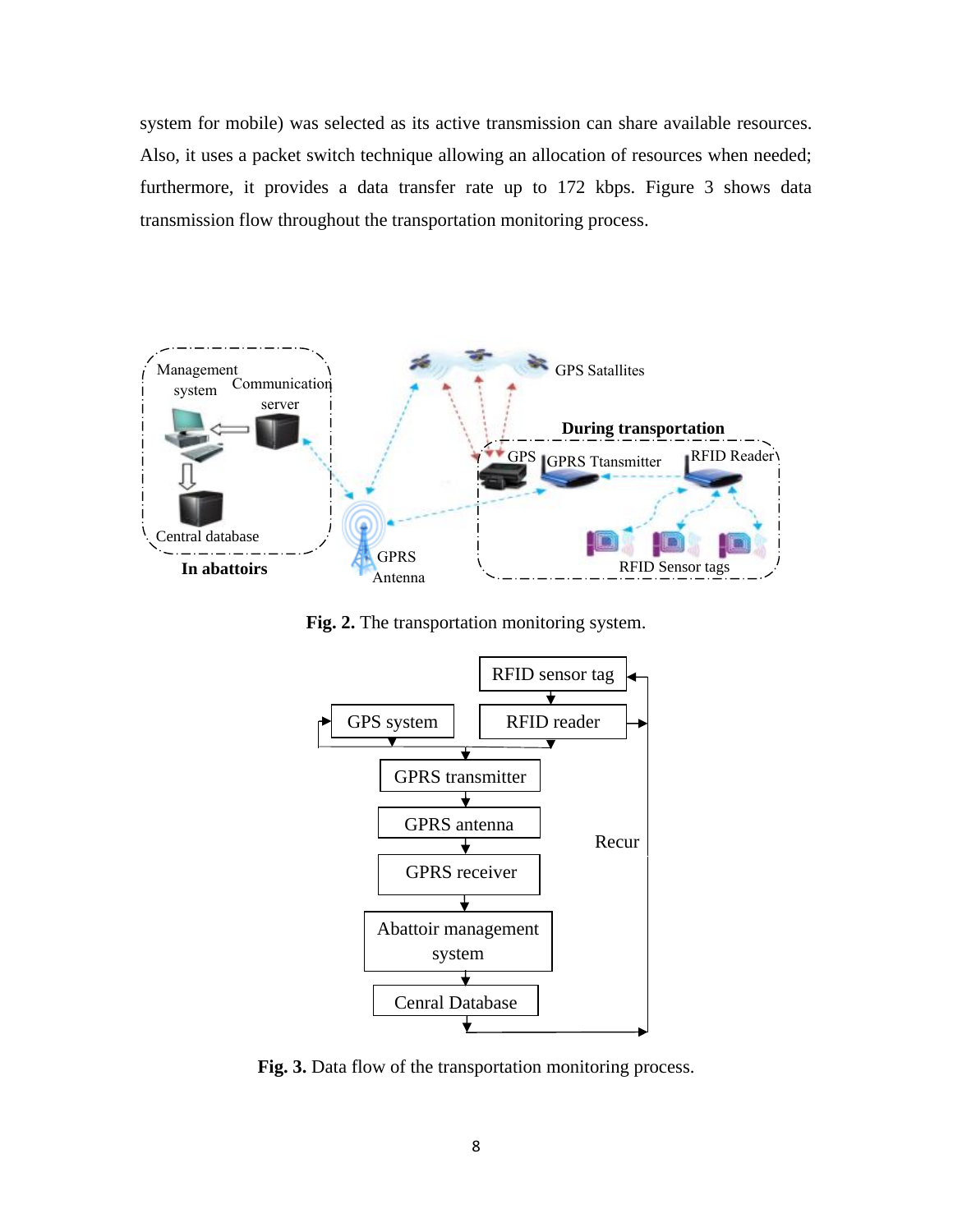In retailers or supermarkets: Once packed meats from abattoirs arrive at a retailer or a supermarket, each packed meat is scanned by a handheld RFID reader to collect information data that are subsequently uploaded into an inventory management system at the retailer or the supermarket. Meat in each package may then be sliced and repacked in smaller sizes and each re-packed meat is tagged with a barcode label that contains relevant information of the packed meat product as shown in Table 2, which can be accessed by consumers entering barcodes online or using a mobile scanner.

Figure 4 shows a flowchart that illustrates a complete monitoring process during Halal meat production (at farms and abattoirs), transportation and in retailers. Table 3 shows the corresponding operations (or actions) that may be taken into account in order to maintain the integrity of Halal meat throughout the proposed HMSC network.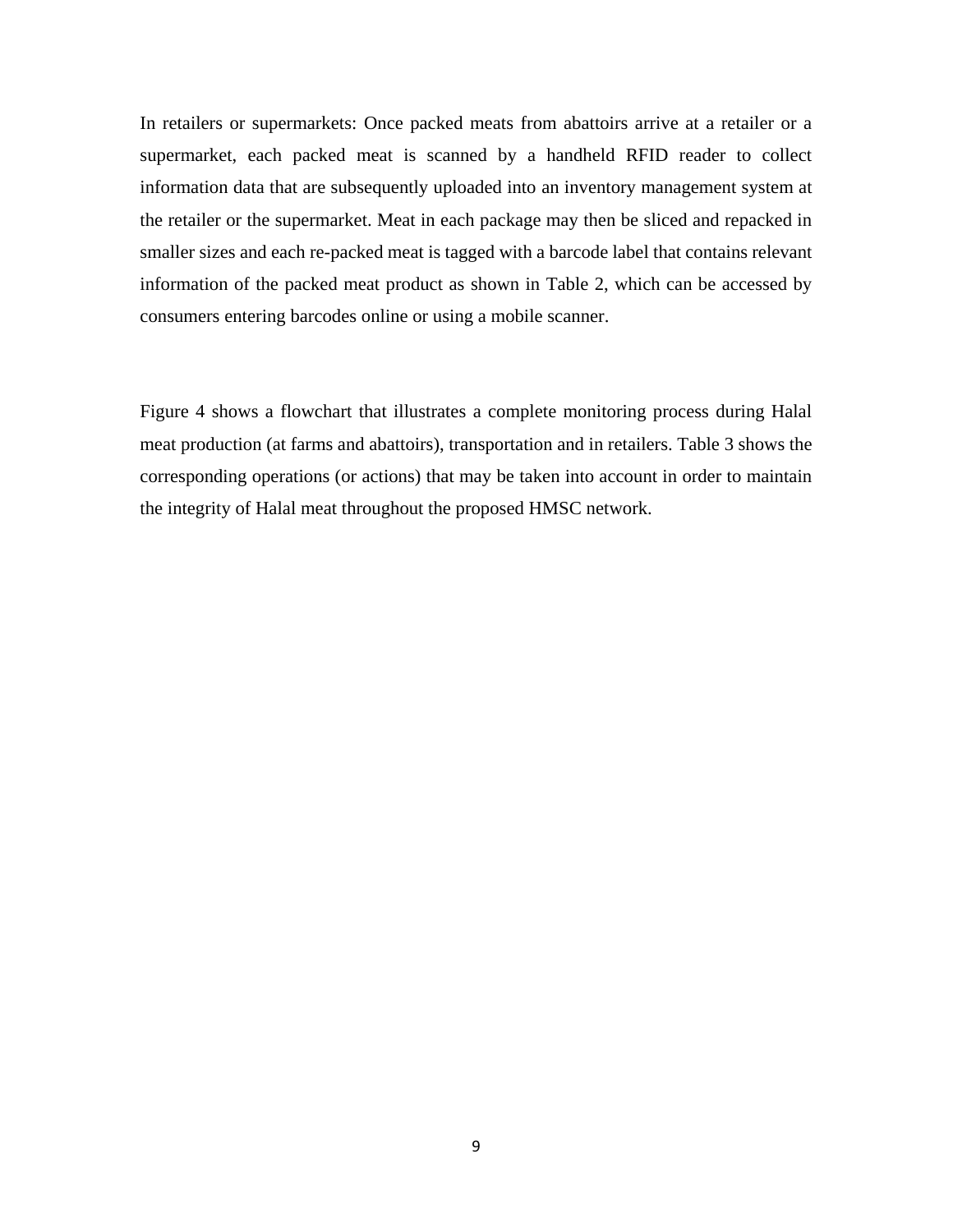

**Fig. 4.** The Halal-monitoring process of a HMSC.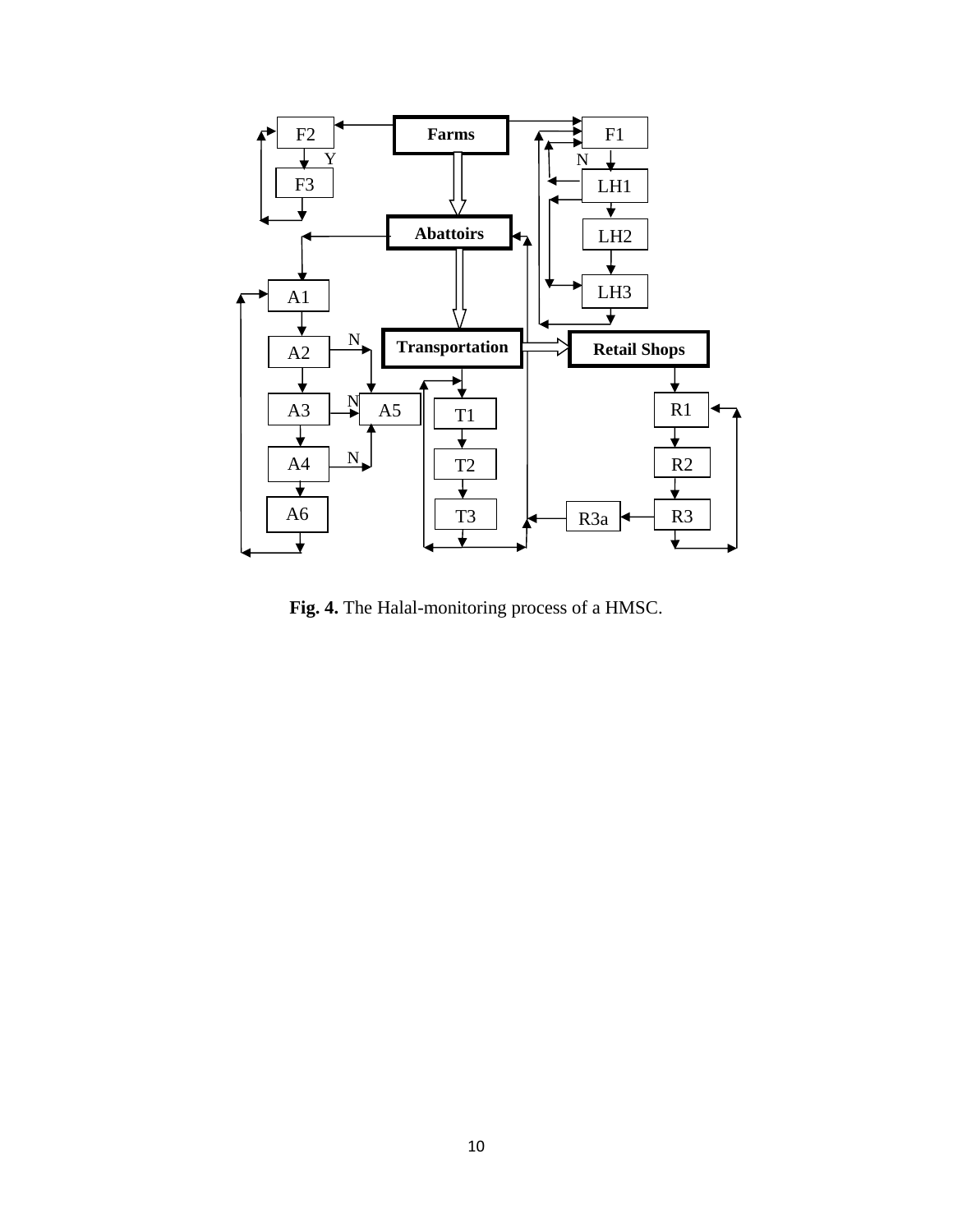# **Table 3**

The corresponding operations or actions of a HMSC monitoring process shown in Figure 4.

| <b>Operations</b>       | <b>Description</b>                                                                                                                                                                         |  |  |  |  |
|-------------------------|--------------------------------------------------------------------------------------------------------------------------------------------------------------------------------------------|--|--|--|--|
| $\mathbf{F} \mathbf{x}$ | <b>Farms</b>                                                                                                                                                                               |  |  |  |  |
| F1                      | Each livestock is attached with an RFID tag.                                                                                                                                               |  |  |  |  |
| F2                      | A water sensor is installed at each water basin to detect water<br>contamination; the water sensor sends an alert to the management system<br>if water is contaminated at the water basin. |  |  |  |  |
| F <sub>3</sub>          | Identify and separate the livestock watered by the contaminated water<br>basin.                                                                                                            |  |  |  |  |
| <b>LH<sub>x</sub></b>   |                                                                                                                                                                                            |  |  |  |  |
| LH1                     | Record any disease of a livestock by entering medical information data<br>into the computer management system.                                                                             |  |  |  |  |
| LH2                     | Identify and separate the infected livestock.                                                                                                                                              |  |  |  |  |
| LH <sub>3</sub>         | Update the management system by entering types of diseases and results<br>of treatments of the infected livestock.                                                                         |  |  |  |  |
| A x                     | <b>Abattoirs</b>                                                                                                                                                                           |  |  |  |  |
| A1                      | Receive inventory data of RFID-tagged livestock through an RFID-<br>reader mounted gate at an abattoir.                                                                                    |  |  |  |  |
| A2                      | Monitor the Halal slaughtering process by operators through cameras to<br>ensure that each livestock is slaughtered with absence of other livestock<br>at a slaughtering station.          |  |  |  |  |
| A3                      | Knife must be invisible to each slaughtered livestock.                                                                                                                                     |  |  |  |  |
| A4                      | Each slaughtered livestock's head is held at a certain position for 25<br>seconds to allow draining contaminated blood.                                                                    |  |  |  |  |
| A <sub>5</sub>          | Separate and mark each slaughtered livestock as non-Halal if the<br>slaughtering process does not follow steps A2-4.                                                                       |  |  |  |  |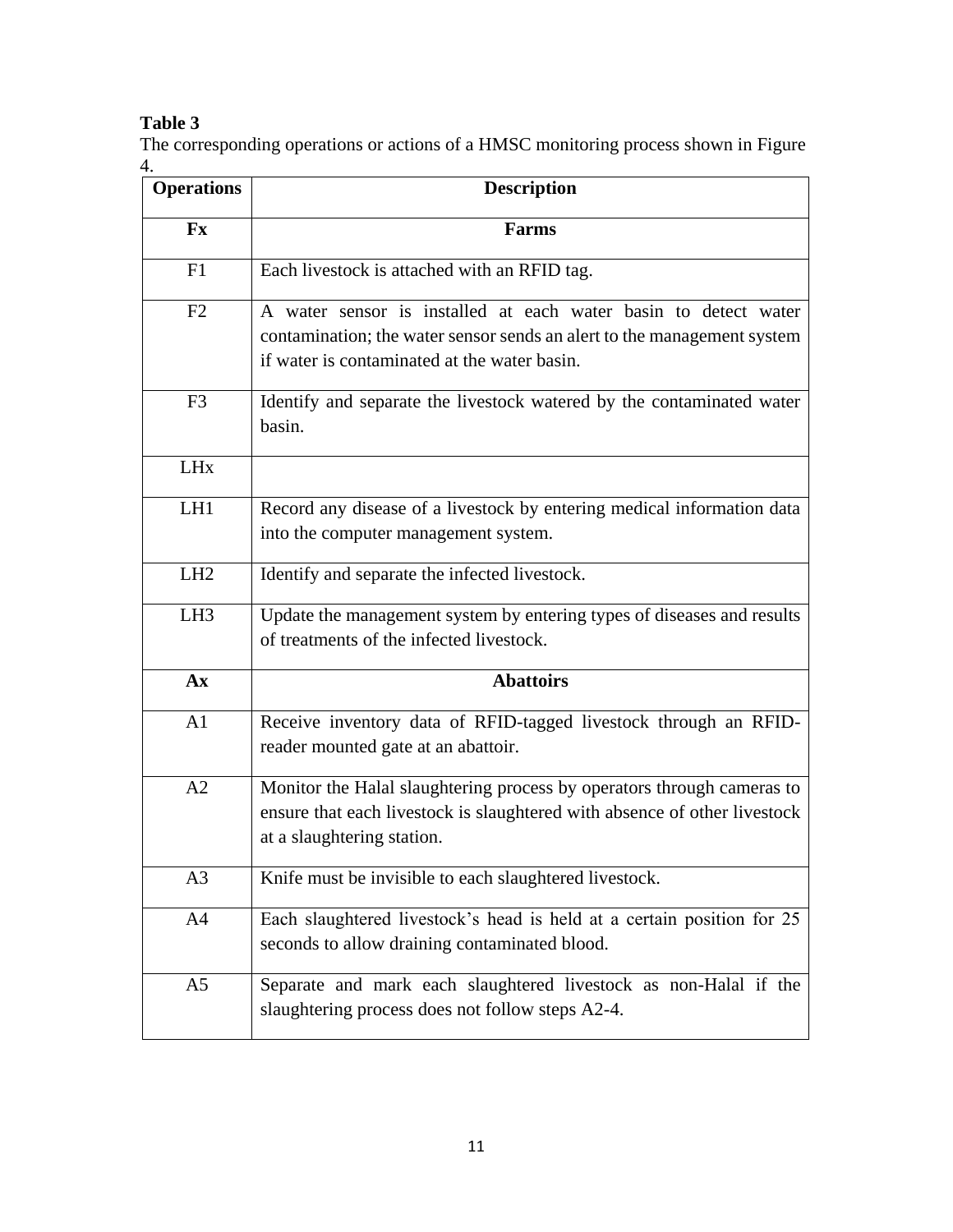| A6                    | Attach each slaughtered livestock with an RFID sensor tag for<br>monitoring meat quality during transportation; collect its information<br>data by an RFID handheld reader.                                    |
|-----------------------|----------------------------------------------------------------------------------------------------------------------------------------------------------------------------------------------------------------|
| Tx                    | <b>Transportation</b>                                                                                                                                                                                          |
| T <sub>1</sub>        | Monitor container temperatures and products' pH values by a<br>temperature sensor and RFID sensor tags respectively and send an alert<br>to notify drivers if any of these values reach above the upper limit. |
| T2                    | Transmit data collected from GPS and RFID readers to the abattoir<br>management system via a GPRS system.                                                                                                      |
| T <sub>3</sub>        | Identify, separate and return any stale meat to the abattoir.                                                                                                                                                  |
|                       |                                                                                                                                                                                                                |
| $\mathbf{R}$ <b>x</b> | <b>Retailers</b>                                                                                                                                                                                               |
| R1                    | Operators unload arrived meats into stores of a retailer, scan RFID tags<br>by a handheld RFID reader for acquisition of inventory data.                                                                       |
| R <sub>2</sub>        | Segment and repack meats in small packages tagged with barcode labels<br>ready for sales.                                                                                                                      |
| R <sub>3</sub>        | Consumers can check information of Halal meat integrity by scanning<br>product barcodes using a mobile scanner or entering barcodes online.                                                                    |

# **MULTI-OBJECTIVE MATHEMATICAL MODEL**

There are a number of similar studies in optimization of supply chains design using multiobjective approaches. Amin and Zhang,<sup>[28]</sup> created a mixed integer linear programming model aiming to minimize the total cost for multiple locations in a closed-loop supply chain network. Kannan,<sup>[29]</sup> developed a genetic algorithm method for seeking a solution in minimization of total costs for a closed-loop supply chain. Lee and Dong,<sup>[30]</sup> presented a stochastic model for managing a supply chain with three objectives including costs of facility location, path selection and transportation. Pishvaee and Razmi,<sup>[31]</sup> established a multi-objective fuzzy model for optimizing a green supply chain design in minimizing total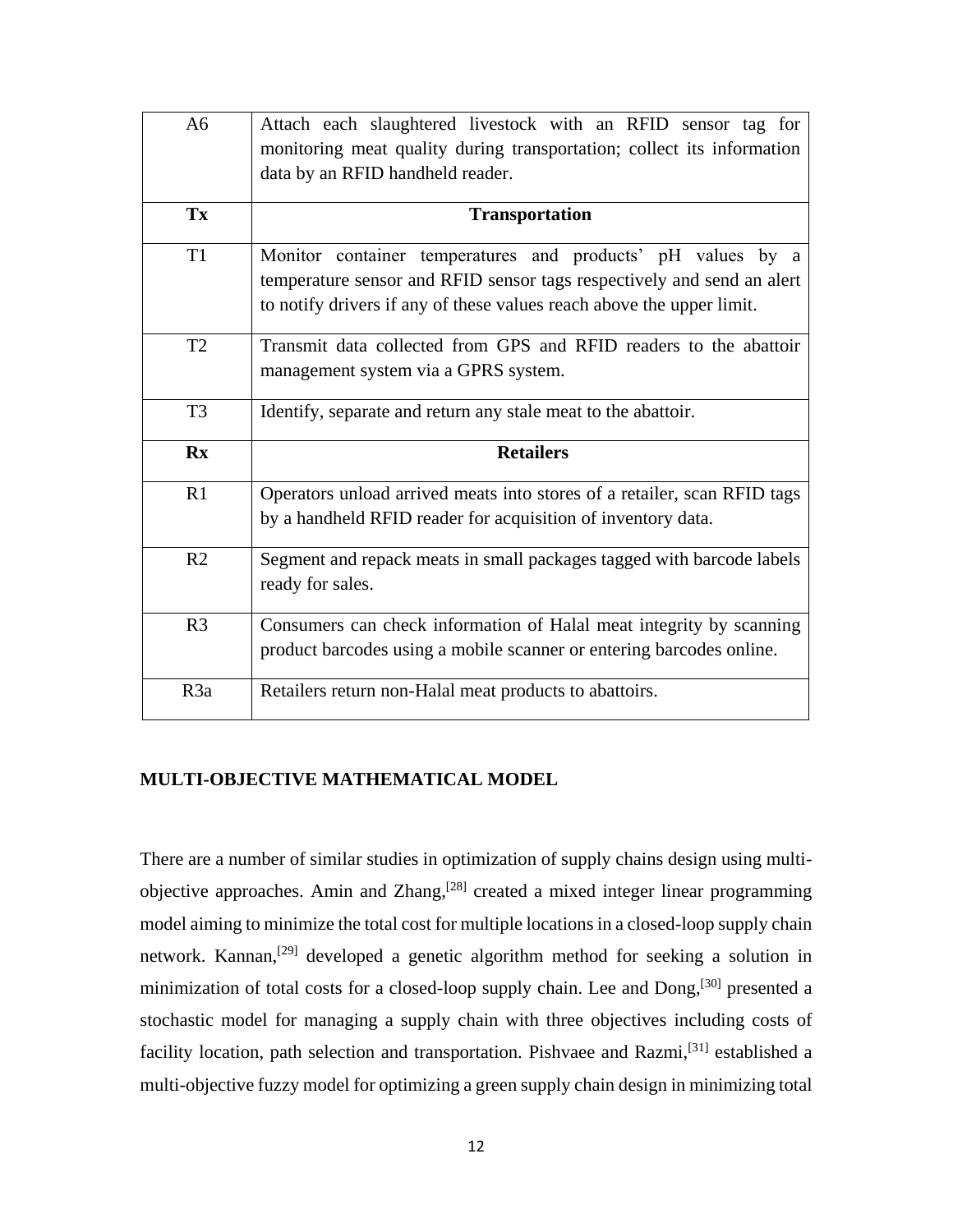cost and environmental impact. Mohammed and Wang, $[32]$  developed a multi-objectiv possibilistic programming approach for a distribution-planning problem of a meat supply chain.

In this study, a mathematical model with three conflicting objectives was developed for investigating the economic feasibility of the proposed RFID-enabled HMSC in order to obtain a cost-effective decision. The first objective  $Z_1$  is aimed at minimizing the total investment cost. The second objective  $Z_2$  is aimed at maximizing the Halal meat integrity in the number of Halal meat products. And the third objective  $Z_3$  is aimed at maximizing ROI (return of investments). Sets, parameters, variables and notations are described as follows:

Sets:

|         | set of farms $i \in I$     |  |  |
|---------|----------------------------|--|--|
| $\cdot$ | set of abattoirs $j \in J$ |  |  |
|         | set of retailers $k \in K$ |  |  |

# Parameters:

| $C_i^{E,\alpha}$             | RFID equipment $(E)$ cost (GBP) required for farm $i$                         |
|------------------------------|-------------------------------------------------------------------------------|
| $C_i^{E,\beta}$              | RFID equipment $(E)$ cost (GBP) required for abattoir j                       |
| $C_i^{I,\alpha}$             | RFID implementation $(I)$ cost (GBP) required for farm $i$                    |
| $C_i^{I,\beta}$              | RFID implementation (I) cost (GBP) required for abattoir $\dot{j}$            |
| $C_{ii}^{\text{T},\text{u}}$ | unit transportation (T) cost (GBP) per mile from farm i to abattoir j         |
| $C_{jk}^{\text{T,v}}$        | unit transportation (T) cost (GBP) per mile from abattoir $j$ to retailer $k$ |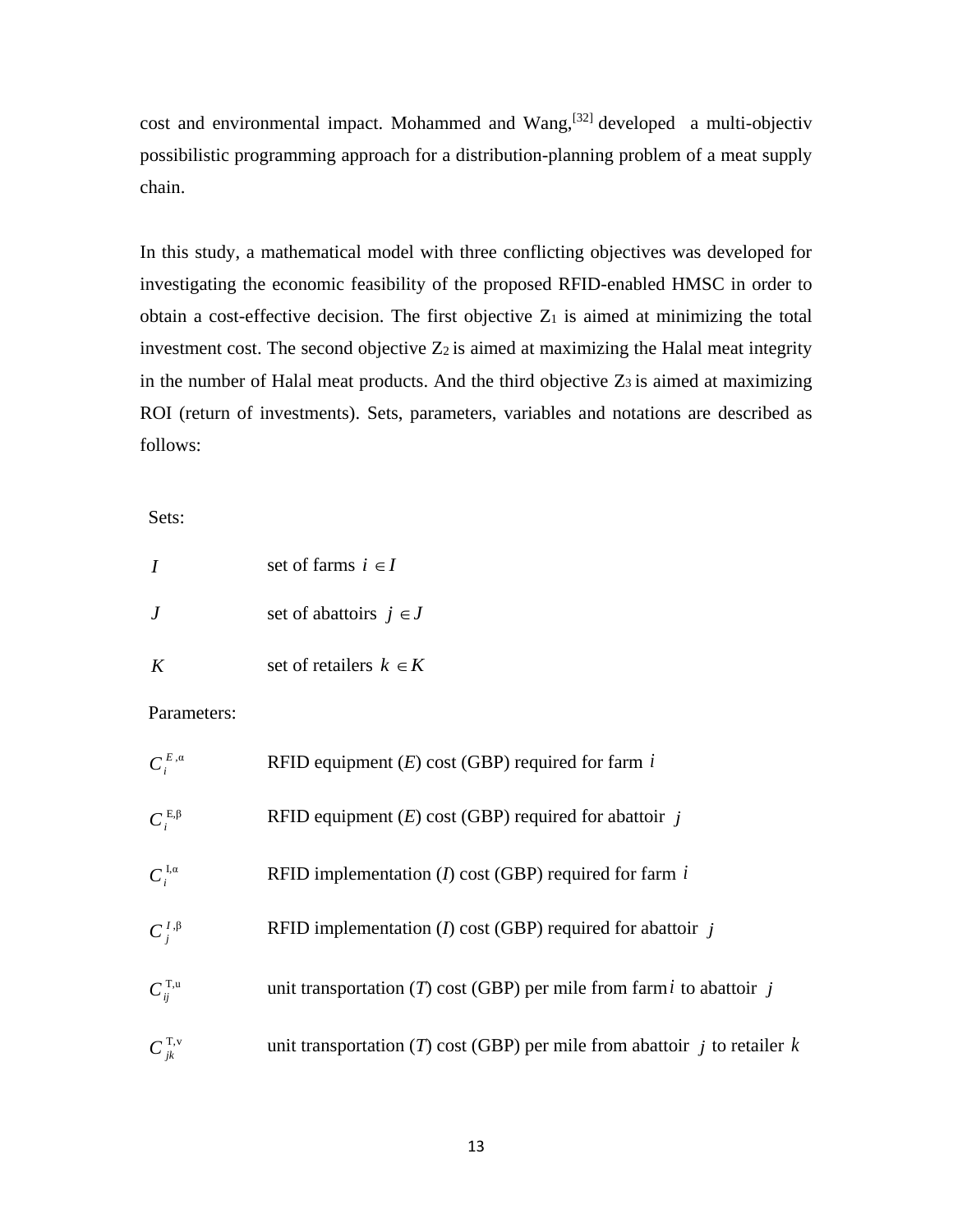| $d_{ii}^{\mathrm{u}}$ | travel distance (mile) from farm $i$ to abattoir $j$                                                        |
|-----------------------|-------------------------------------------------------------------------------------------------------------|
| $d_{jk}^{\nu}$        | travel distance (mile) from abattoir $j$ to retailer $k$                                                    |
| W                     | transportation capacity (units) per vehicle                                                                 |
| $S_i^{\alpha}$        | maximum supply capacity (units) of farm $i$                                                                 |
| $S_i^{\beta}$         | maximum supply capacity (units) of abattoir $j$                                                             |
| $D_i^{\beta}$         | minimum demand (in units) of abattoir $j$                                                                   |
| $D_k$                 | minimum demand (in units) of retailer $k$                                                                   |
| $P_{ii}^{\mathrm{u}}$ | integrity percentage through first transportation link u from farmi to<br>abattoir $j$                      |
| $P_{jk}^{\nu}$        | integrity percentage through second transportation link $v$ from abattoir $j$ to<br>retailer $k$            |
| $R_i^{\alpha}$        | return of investment (GBP) per item for farmi                                                               |
| $R_i^{\beta}$         | return of investment (GBP) per item for abattoir $j$                                                        |
| Variables:            |                                                                                                             |
|                       |                                                                                                             |
| $X_{ij}^{\mathrm{u}}$ | quantity of units transported through the first transportation link u from<br>farmi to abattoir $j$         |
| $X_{jk}^V$            | quantity of units transported through the second transportation link v from<br>abattoir $j$ to retailer $k$ |
| $y_i^{\alpha}$        | 1: if farm $i$ is open                                                                                      |
|                       | 14                                                                                                          |

# Variables:

| $X_{ii}^{\mathrm{u}}$ | quantity of units transported through the first transportation link u from                                       |
|-----------------------|------------------------------------------------------------------------------------------------------------------|
|                       | farm <i>i</i> to abattoir $i$                                                                                    |
| $X_{ik}^V$            | quantity of units transported through the second transportation link v from<br>abattoir <i>j</i> to retailer $k$ |
| $y_i^{\alpha}$        | $\int$ 1: if farm <i>i</i> is open                                                                               |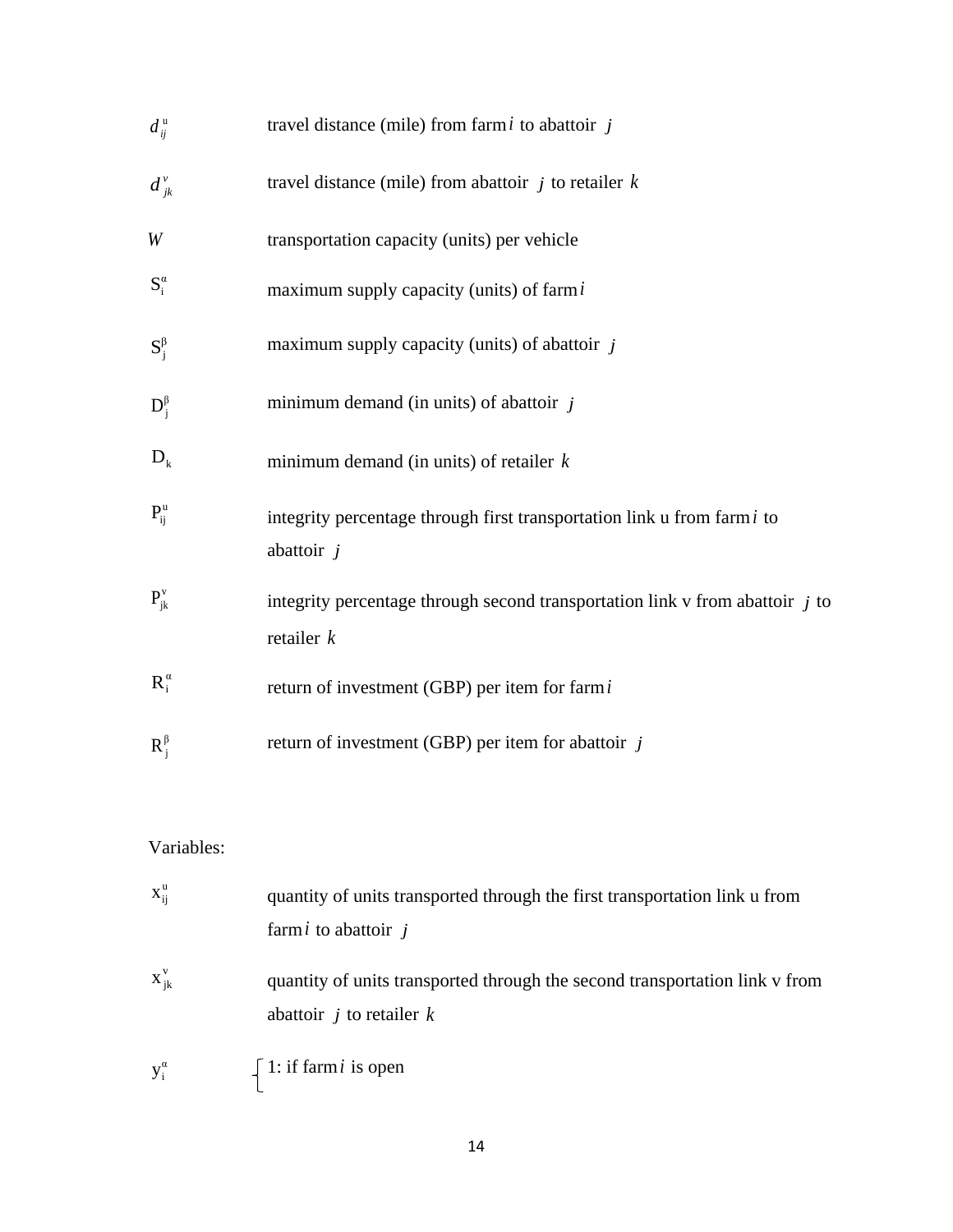0: otherwise

$$
y_j^{\beta}
$$
  $\left\{\n \begin{array}{l}\n 1: \text{if abattoir } j \text{ is open} \\
 0: \text{otherwise}\n \end{array}\n\right.$ 

To minimize the total investment cost Z1, which consists of equipment costs, implementation costs and transportation costs, it is given by:

Min 
$$
Z_1 = \sum_{i\in I} (C_i^{E,\alpha} + C_i^{I,\alpha}) y_i^{\alpha} + \sum_{j\in J} (C_j^{E,\beta} + C_j^{I,\beta}) y_j^{\beta}
$$
  
+
$$
\sum_{i\in I} \sum_{j\in J} C_{ij}^{T,u} [x_{ij}^u / W] d_{ij}^u + \sum_{j\in J} \sum_{k\in K} C_{jk}^{T,v} [x_{jk}^v / W] d_{jk}^v
$$
 (1)

To maximize integrity of Halal meat products  $Z_2$  is the main objective of the RFID-based monitoring HMSC network, it is given by:

$$
\text{Max } Z_2 = \sum_{i \in I} \sum_{j \in J} P_{ij}^u \ x_{ij}^u + \sum_{j \in J} \sum_{k \in K} P_{jk}^v \ x_{jk}^v \tag{2}
$$

Return of investment (ROI) Z<sub>3</sub> is one of three objectives that need to be considered. To maximize ROI, it is given by:

$$
\text{Max } Z_3 = \sum_{i \in I} \sum_{j \in J} R_i^a x_{ij}^u + \sum_{j \in J} \sum_{k \in K} R_j^{\beta} x_{jk}^v \tag{3}
$$

Subject to

$$
\sum_{i \in I} x_{ij}^u \le S_i^{\alpha} y_i^{\alpha} \qquad \forall \ j \in J
$$
 (4)

$$
\sum_{k \in K} x_{jk}^{\nu} \le S_j^{\beta} y_j^{\beta} \qquad \forall j \in J
$$
 (5)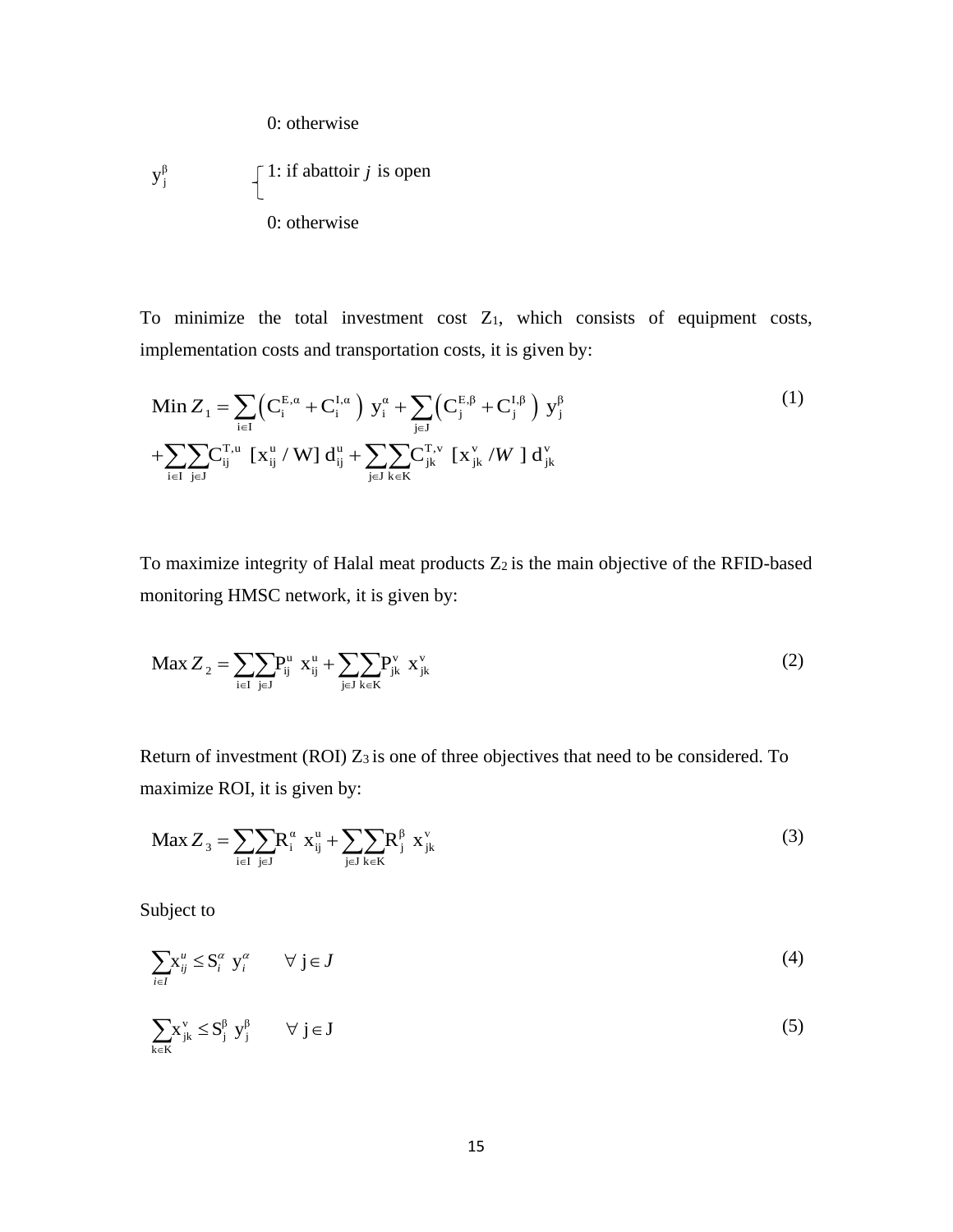| $\sum_{i\in I} x_{ij}^u \ge D_j^\beta$ $\forall j \in J$         |                                 |    | (6)                                                                                                                                                                                                                                                                                                                                                                                                                                                                                                                                                                                                                                |
|------------------------------------------------------------------|---------------------------------|----|------------------------------------------------------------------------------------------------------------------------------------------------------------------------------------------------------------------------------------------------------------------------------------------------------------------------------------------------------------------------------------------------------------------------------------------------------------------------------------------------------------------------------------------------------------------------------------------------------------------------------------|
| $\sum_{i\in J} x_{jk}^v \ge D_k^\gamma$                          | $\forall\ k\in K$               |    | (7)                                                                                                                                                                                                                                                                                                                                                                                                                                                                                                                                                                                                                                |
| $D_j^{\beta} \ge \sum_{k \in K} x_{jk}^v \qquad \forall j \in J$ |                                 |    | (8)                                                                                                                                                                                                                                                                                                                                                                                                                                                                                                                                                                                                                                |
| $x_{ij}^u$ – integer                                             |                                 |    | (9)                                                                                                                                                                                                                                                                                                                                                                                                                                                                                                                                                                                                                                |
| $x_{ik}^{\nu}$ – integer                                         |                                 |    | (10)                                                                                                                                                                                                                                                                                                                                                                                                                                                                                                                                                                                                                               |
| $y_i^{\alpha}$ – binary                                          |                                 |    | (11)                                                                                                                                                                                                                                                                                                                                                                                                                                                                                                                                                                                                                               |
| $y_i^{\beta}$ -binary                                            |                                 |    | (12)                                                                                                                                                                                                                                                                                                                                                                                                                                                                                                                                                                                                                               |
| onstraints in quantity.                                          |                                 |    | Vhere constraints 4-5 are supply constraints in quantity and constraints 6-8 are demand                                                                                                                                                                                                                                                                                                                                                                                                                                                                                                                                            |
|                                                                  | <b>THE SOLUTION METHODOLOGY</b> |    |                                                                                                                                                                                                                                                                                                                                                                                                                                                                                                                                                                                                                                    |
| The Optimization approach                                        |                                 |    |                                                                                                                                                                                                                                                                                                                                                                                                                                                                                                                                                                                                                                    |
|                                                                  |                                 |    | n order to obtain Pareto optimal solution, a solution approach was developed. Thi<br>pproach transforms the multi-objective model into a single-objective model $(Z_s)$ which i<br>ormulated by considering each objective individually. This single-objective model aim<br>the scalarized differences between each objective and its optimal value<br>Indesired deviations $(Z_d)$ are proposed to be subtracted from $Z_s$ with the aim to achiev<br>nore accurate objective values. These values are close enough to non-inferior optima<br>olutions which lead to a clear insight of a compromise solution between conflicting |
|                                                                  |                                 | 16 |                                                                                                                                                                                                                                                                                                                                                                                                                                                                                                                                                                                                                                    |

## **THE SOLUTION METHODOLOGY**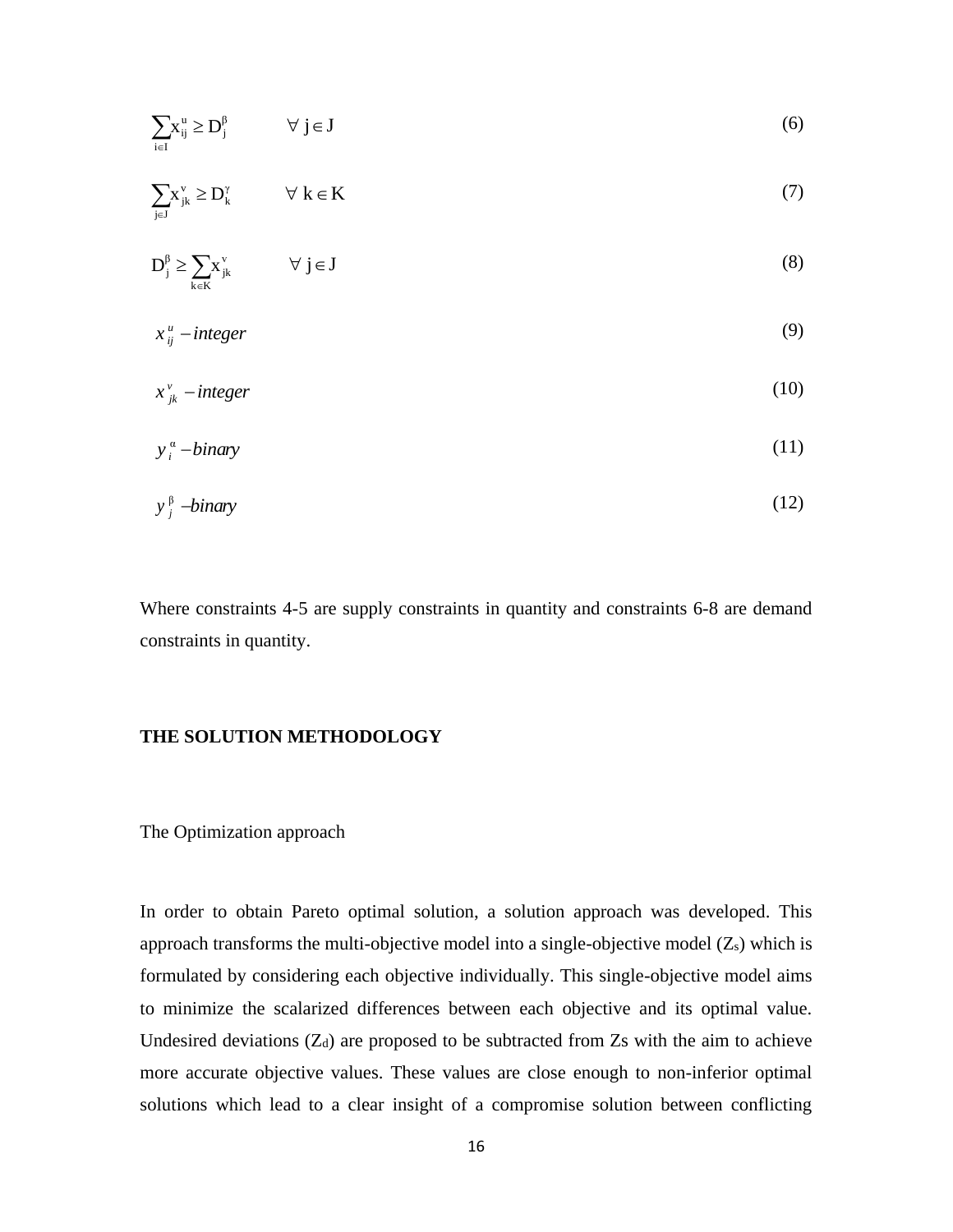objectives for decision makers. The solution approach function (Z) can be formulated as follows:

$$
Min Z = Z_s - Z_d \tag{13}
$$

Where

$$
Z_s = \left[ \left( w_1 \mu_1 \right) - \left( w_2 \mu_2 \right) - \left( w_3 \mu_3 \right) \right] \tag{14}
$$

$$
\mu_1 = \left[\frac{Z_1 - Z_1'}{Z_1'}\right]
$$
\n
$$
\mu_2 = \left[\frac{Z_2 - Z_2'}{Z_2'}\right]
$$
\n
$$
\mu_3 = \left[\frac{Z_3 - Z_3'}{Z_3'}\right]
$$
\n
$$
0 \ge w_n \ge 1 \qquad n = (1, 2, 3)
$$
\n
$$
\sum_{n=1}^3 w_n = 1
$$
\n(15)

Set 
$$
w_n^* = \frac{w_n Z_n^{\bullet}}{Z_n^{\bullet} - Z_n}
$$
, then  
\n
$$
Z_d = w_1^* Z_1 + w_2^* Z_2 + w_3^* Z_3
$$
\n
$$
= \frac{w_1 Z_1^{\bullet}}{Z_1^{\bullet} - Z_1} Z_1 + \frac{w_2 Z_2^{\bullet}}{Z_2^{\bullet} - Z_2} Z_2 + \frac{w_3 Z_3^{\bullet}}{Z_3^{\bullet} - Z_3} Z_3
$$
\n(16)

Finally, based on the aforementioned procedures the solution objective function can be written as follows.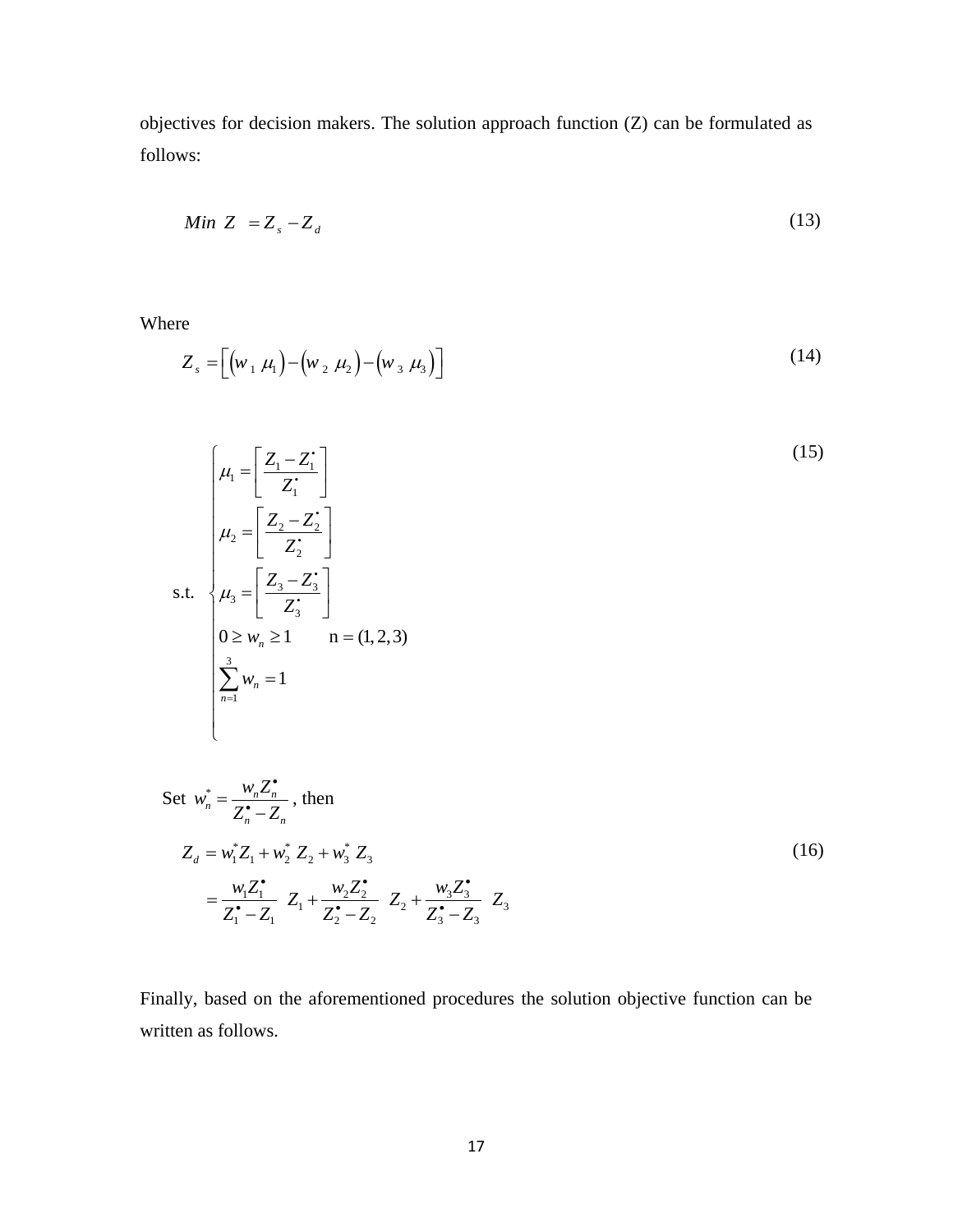Min 
$$
Z = (w_1\mu_1 - w_2\mu_2 - w_3\mu_3)
$$
  
\n
$$
-\left(\frac{w_1Z_1^*}{Z_1^*-Z_1}Z_1 + \frac{w_2Z_2^*}{Z_2^*-Z_2}Z_2 + \frac{w_3Z_3^*}{Z_3^*-Z_3}Z_3\right)
$$
\n(17)

The constraints contain equations (4)-(10) and (15). Utilizing this approach yields a mono objective function, mixed integer linear programming model which can be solved using a linear programming solver i.e., LINGO or Xpress.

#### Decision making algorithm

 $(w_i\mu_1 - w_2\mu_2 - w_3\mu_3)$ <br>  $\frac{1}{Z_1}$   $Z_1 + \frac{w_2Z_2}{Z_2 - Z_2}$   $Z_2 + \frac{w_3Z_3}{Z_3 - Z_3}$ <br>
s contain equations (4)-(10) and<br>
tion, mixed integer linear programing solver i.e., LINGO or Xpn<br>
ng algorithm<br>
to optimal solutio Once the Pareto optimal solutions are obtained, it needs to determine one optimal solution used for implementation. The selected solution can be made by decision makers with the highest degree of preference of the related objectives. So far, several approaches have been employed aiming to select the best trade-off decision in a multi-objective problem. In this paper, a new decision making algorithm was developed and used to select the best solution from the derived Pareto set. The selected solution is subject to the highest superiority value S which is determined by a summation of the minimum distance to the ideal solution Z+ and the maximum distance to the worse solution Z-. The selection formula can be expressed as follow:

$$
S = \sum_{i=1}^{I} |Z_i - Z_i^+| + \sum_{i=1}^{I} |Z_i - Z_i^-|
$$
\n(18)

#### **Application and Evaluation**

In order to examine the applicability of the developed mathematical model as well as the usefulness of the developed solution methodology, two case studies were applied based on data shown in Table 4. The data were collected from farms, abattoirs and retailers by the Halal Meat Committee in the UK.[32] Travel distances were estimated between farms and abattoirs and between abattoirs and retailers using the Google map. In case study A,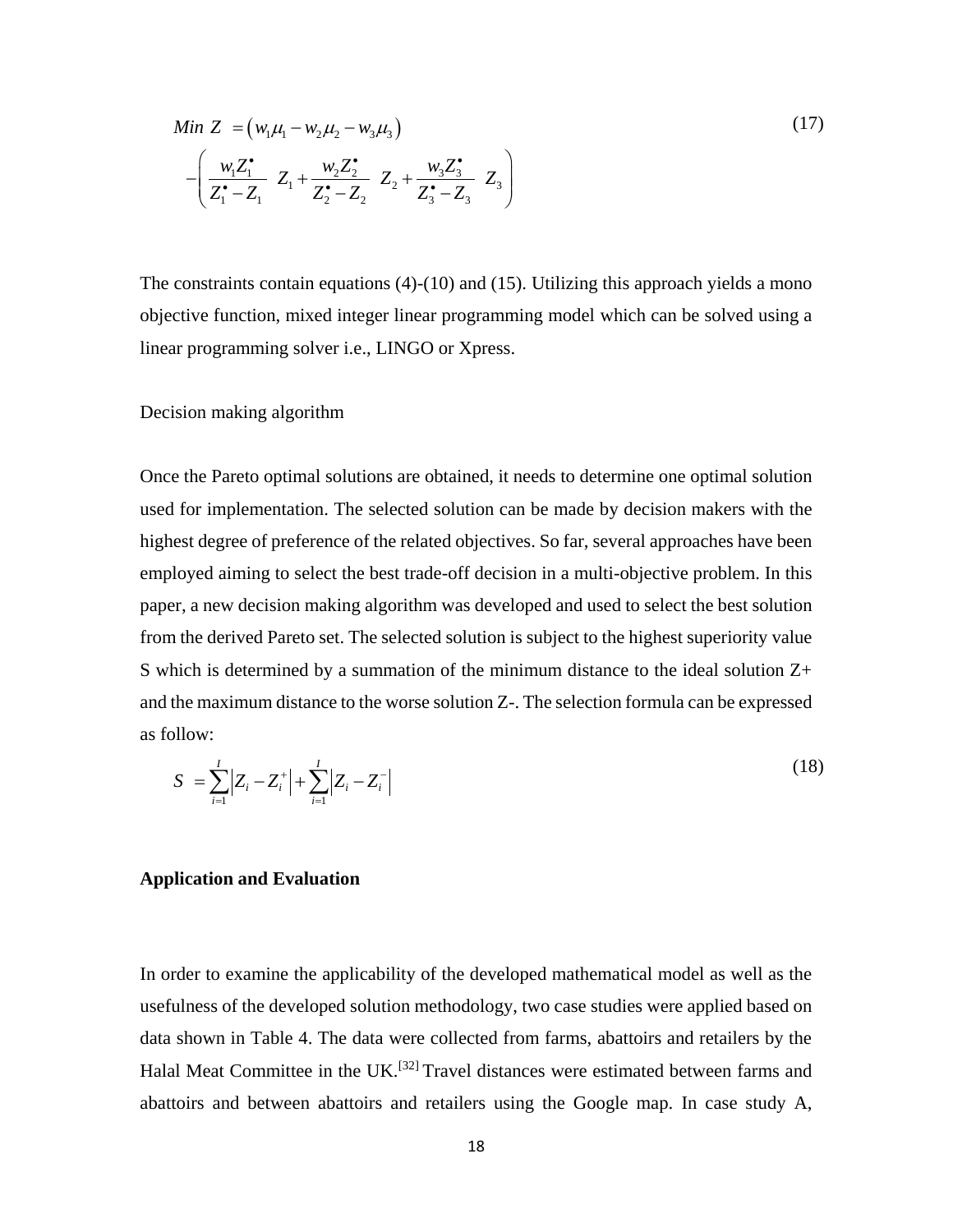London-South West area was considered, it includes five farms, six abattoirs and eleven retailers. In case study B, London-South East area was considered. It includes five farms, six abattoirs and three retailers.

| <b>Table 4</b>               |                              |                                                     |                       |
|------------------------------|------------------------------|-----------------------------------------------------|-----------------------|
| Collected data from the HMC. |                              |                                                     |                       |
| Case $A /$ London – South    |                              |                                                     |                       |
| West                         |                              |                                                     |                       |
|                              |                              |                                                     |                       |
| $I=5$                        | $C_i^{E,\beta} = 4K-7.5K$    | $D_{\nu}^{\gamma} = 50 - 100$                       | $d_{ii}^u = 23 - 410$ |
| $J=6$                        | $C_i^{I,\beta} = 700-1.2K$   |                                                     |                       |
|                              |                              | $P_{ii}^{u} = 0.85 - 0.98$ $d_{ik}^{v} = 110 - 174$ |                       |
| $K=11$                       | $S_i^{\alpha} = 1.2K - 2.5K$ | $P_{ik}^{v} = 0.85 - 100$                           | $W = 100$             |
|                              |                              |                                                     |                       |
| $C_i^{E,\alpha} = 4K-8K$     | $S_i^{\beta} = 1K-1.8K$      | $R_i^{\alpha} = 30 - 100$                           |                       |
|                              |                              |                                                     |                       |
| $C_i^{I,\alpha} = 400-800$   | $D_i^{\beta} = 300 - 1.5K$   | $R_i^{\beta} = 15 - 100$                            |                       |
|                              |                              |                                                     |                       |

| Case $B /$ London – South<br>East |                              |                              |                        |
|-----------------------------------|------------------------------|------------------------------|------------------------|
| $I = 5$                           | $C_i^{E,\beta} = 4K-7.5K$    | $D_{k}^{\gamma} = 100 - 200$ | $d_{ii}^u = 23 - 400$  |
| $J = 6$                           | $C_i^{I,\beta} = 700-1.2K$   | $P_{ii}^{u} = 0.90 - 0.98$   | $d_{ik}^v = 110 - 162$ |
| $K = 3$                           | $S_i^{\alpha} = 1.2K - 2.5K$ | $P_{ik}^v = 0.85 - 100$      | $W = 100$              |
| $C_i^{E,\alpha} = 4K-8K$          | $S_i^{\beta} = 1K-1.8K$      | $R_i^{\alpha} = 60$          |                        |
| $C_i^{I,\alpha} = 400-800$        | $D_i^{\beta} = 600 - 1.5K$   | $R_i^{\beta} = 40$           |                        |

In this work,  $LINGO<sup>11</sup>$  was used for computing results aiming to seek optimization solutions. Table 5 shows outputs of Pareto solutions which were obtained by assigning varying weight values to each objective for case study A and B, respectively. These solutions are associated with allocations of farms, abattoirs and retailers that need to be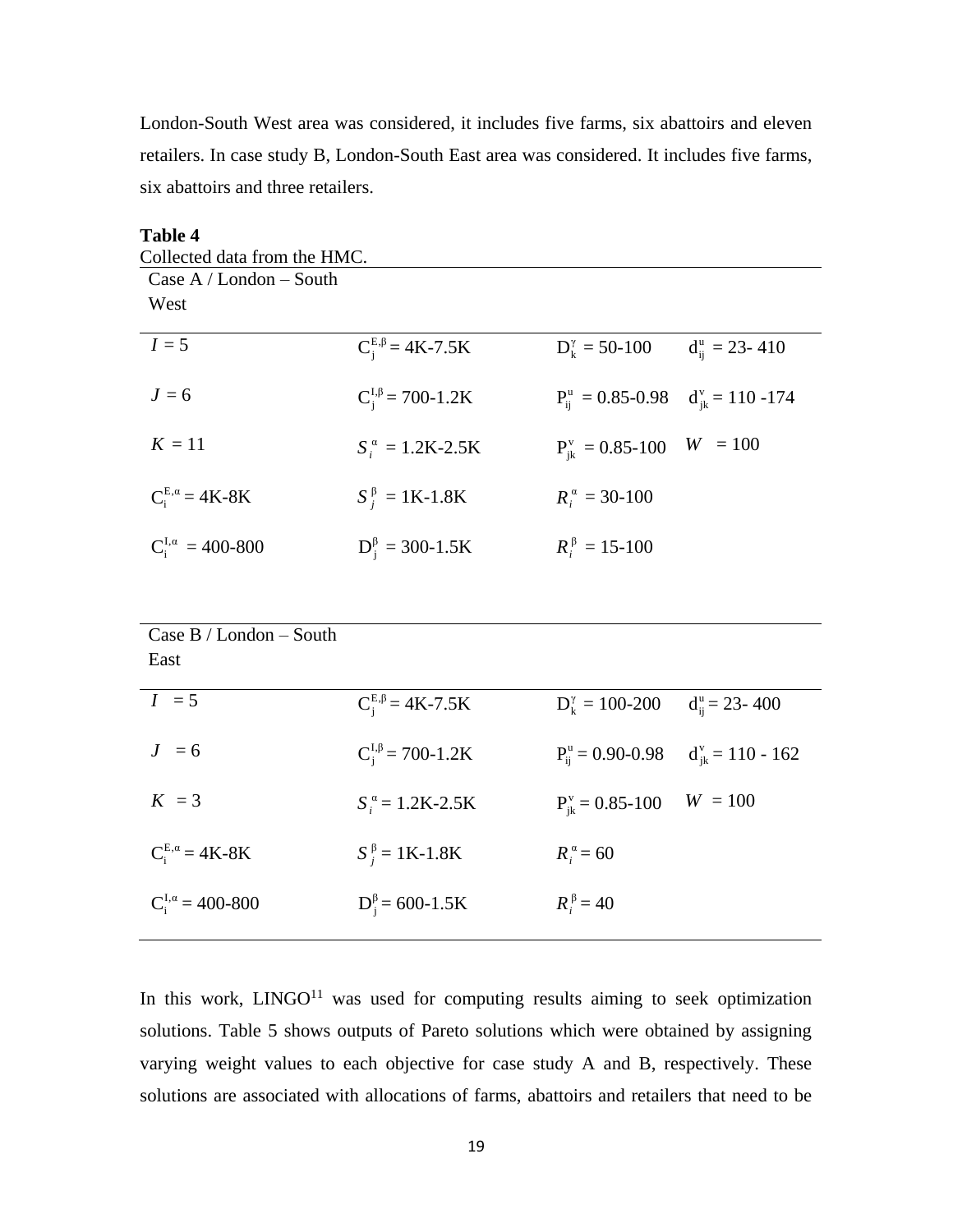opened for a specified supply chain network. These results, however, were obtained by assigning seven sets of three varying values in weights to the three objectives.

|                    | Computational results for cases A and B respectively. |                    |                               |                    |               |                   |                      |
|--------------------|-------------------------------------------------------|--------------------|-------------------------------|--------------------|---------------|-------------------|----------------------|
| Solution<br>number | Weights of<br>objectives                              | $Min Z_1$<br>(GBP) | Max Z <sub>2</sub><br>(Items) | $Max Z_3$<br>(GBP) | Farms<br>open | Abattoirs<br>open | Iterations<br>number |
|                    | $(Z_1, Z_2, Z_3)$                                     |                    |                               |                    |               |                   |                      |
|                    |                                                       |                    | Case A                        |                    |               |                   |                      |
| 1                  | 1,0,0                                                 | 279922             | 137952                        | 559000             | 1, 3, 4,<br>5 | 1, 3, 4,<br>5,6   | 2543                 |
| $\sqrt{2}$         | 0.9,0.05,0.05                                         | 279922             | 137952                        | 559000             | 1, 3, 4,<br>5 | 1, 3, 4,<br>5, 6  | 2611                 |
| 3                  | 0.8, 0.1, 0.1                                         | 279922             | 137952                        | 559000             | 1, 3, 5       | 1, 3, 4,<br>5, 6  | 2344                 |
| $\overline{4}$     | 0.7,0.15,0.15                                         | 305260             | 296576                        | 559000             | 1, 3, 4,<br>5 | 1, 2, 3,<br>5, 6  | 6911                 |
| $\sqrt{5}$         | 0.6, 0.2, 0.2                                         | 308076             | 307475                        | 559000             | 2, 3, 4,<br>5 | 2, 3, 5, 6        | 1712                 |
| 6                  | 0.5, 0.25, 0.25                                       | 494596             | 309232                        | 679960             | 2, 3, 4,<br>5 | 2, 3, 5, 6        | 136                  |
| $\tau$             | 0.4, 0.3, 0.3                                         | 459858             | 311230                        | 690260             | 1, 2, 4,<br>5 | 1, 2, 3,<br>4, 5  | 130                  |
|                    |                                                       |                    | Case B                        |                    |               |                   |                      |
| $\mathbf{1}$       | 1,0,0                                                 | 90480              | 93151                         | 210000             | 1, 5          | 4, 6              | 819                  |
| $\overline{c}$     | 0.9,0.05,0.05                                         | 90480              | 93151                         | 210000             | 1, 5          | 4, 6              | 2459                 |
| 3                  | 0.8, 0.1, 0.1                                         | 103290             | 212015                        | 210000             | 1, 5          | 5, 6              | 28223                |
| $\overline{4}$     | 0.7,0.15,0.15                                         | 121770             | 253107                        | 306000             | 1, 5          | 5,6               | 616                  |
| $\sqrt{5}$         | 0.6, 0.2, 0.2                                         | 127352             | 109776                        | 272280             | 1, 4, 5       | 4, 5              | 2415                 |
| $6\,$              | 0.5,0.25,0.25                                         | 128253             | 4506                          | 252000             | 1, 4          | $\mathbf{1}$      | 2070                 |
| $\tau$             | 0.4, 0.3, 0.3                                         | 383029             | 74206                         | 436500             | 1, 2, 3,<br>5 | 1, 2, 5, 6        | 5865                 |

**Table 5**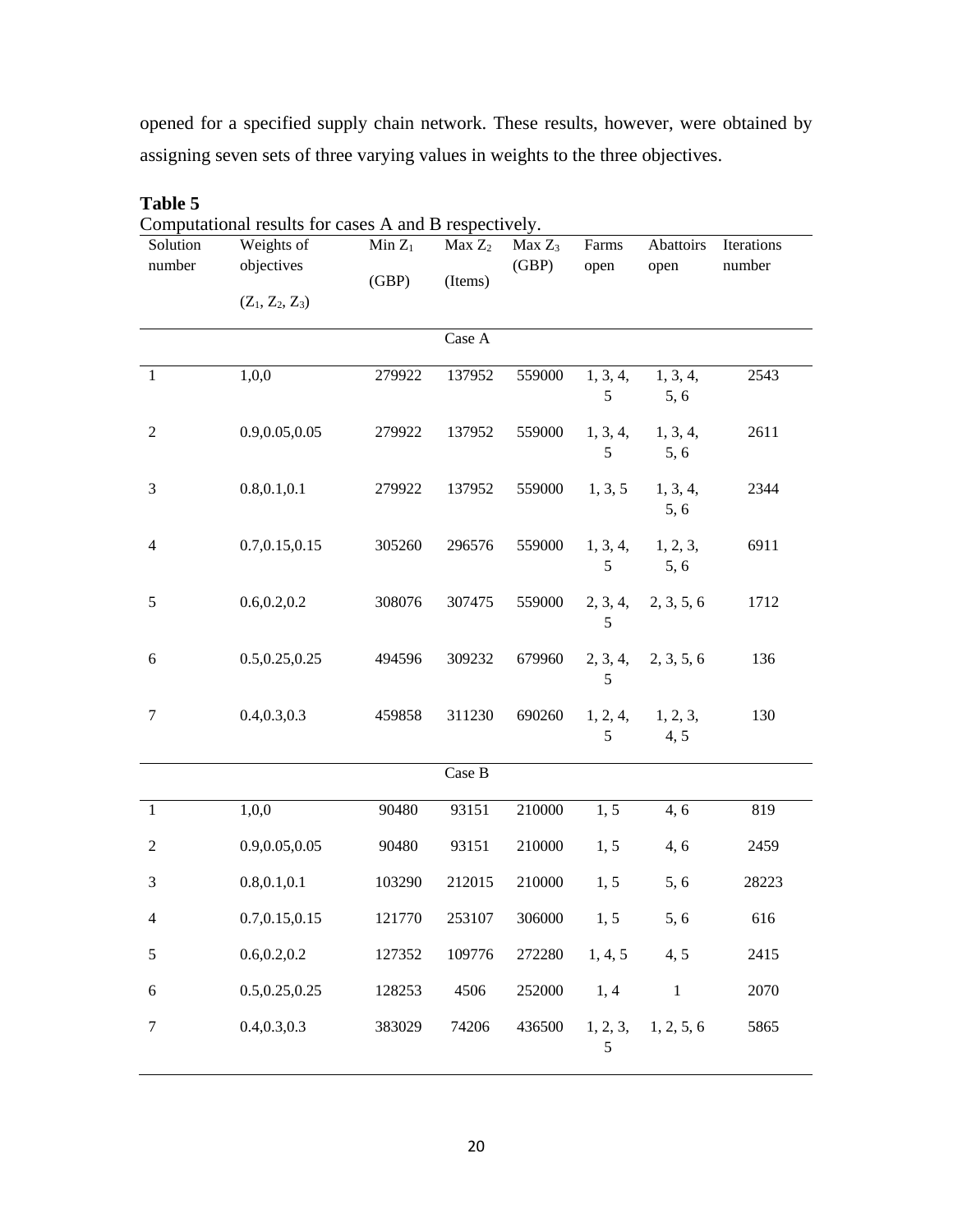By analyzing the obtained solutions, the objectives (by minimizing the total investment cost, maximizing the Halal meat integrity and maximizing ROI) are conflicting objectives, i.e., maximizing or minimizing one objective value may lead to an increase of undesired values of other one or two objectives. As an example, a maximal integrity number of Halal meat products and a maximal ROI may result in an increase of the undesired value which is total investment cost. A pairwise comparison among the three conflicting objectives for case A is illustrated in Figure 5. The result shown in Figure 5 (a) indicates that decision makers do not need to invest more than 305,076 GBP on the RFID-based monitoring HMSC network as it will only lead to a slight increase the number of Halal meat products. By comparison, the computed result shown in Figure 5 (b) indicates that decision makers need not to invest more than 459,858 GBP to achieve a maximal ROI of 690,260 GBP, i.e., a further increase in the total investment cost from 459,858 GBP to 494,596 GBP will not lead to an increase but a slight decrease of ROI. This result proves that the maximum total investment cost does not necessarily lead to a maximal ROI. The result shown in Figure 5 (c) indicates a maximal number of Halal meat products (311,230 items) that yields a maximal ROI of 690,260 GBP.



**Fig. 5.** A Pairwise comparison among the three objectives for case A.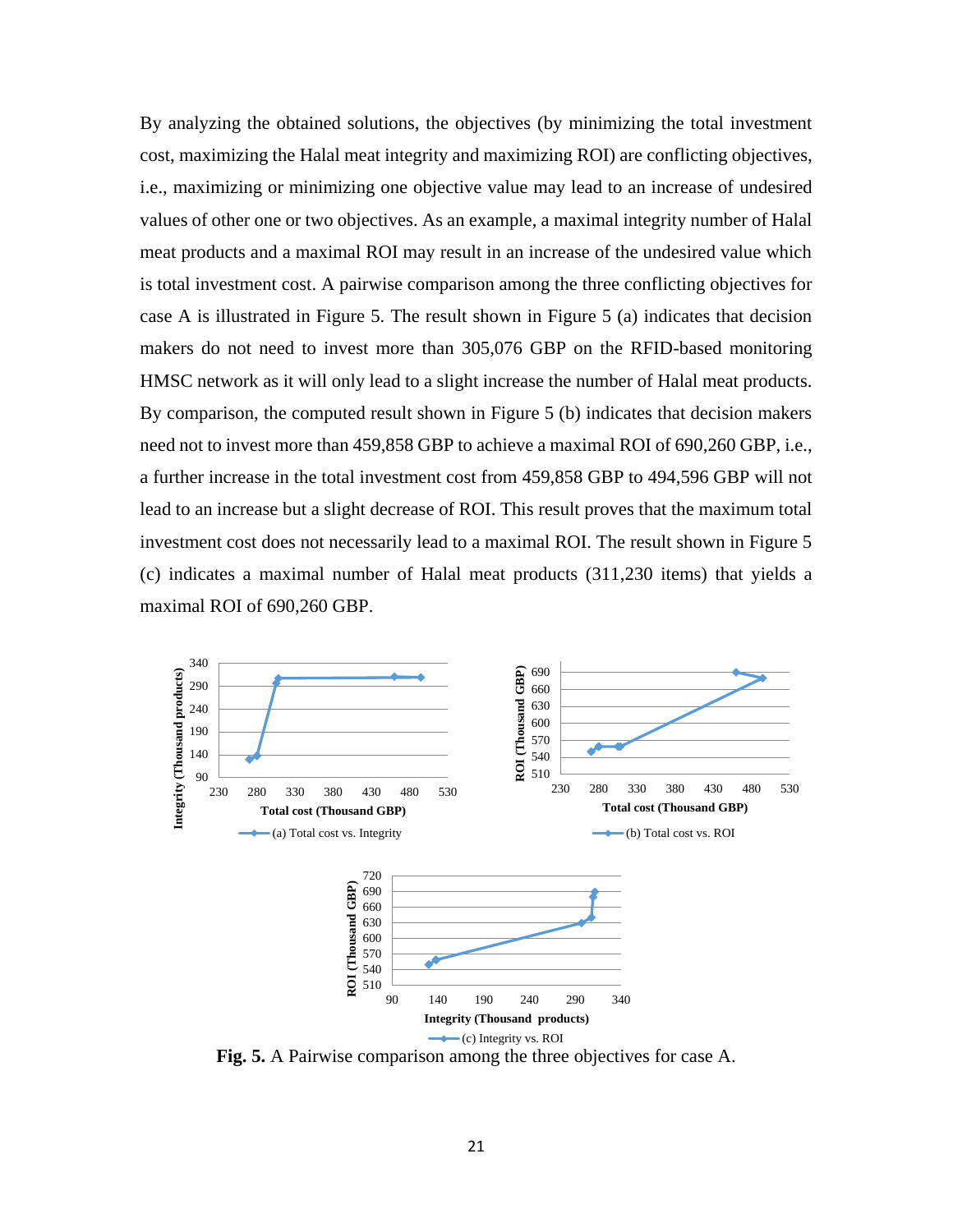In practice, one of these solutions must be selected by preferences of decision makers or using a decision making algorithm. To this aim, the developed decision making algorithm was utilized. Accordingly, solution three is the best solution for case A and solution two is the best solution for case B. It is noted that solution three for case study A generates a maximal ROI of 559,000 GBP, a maximal integrity number of 137,952 items and a minimal total investment cost of 279,922 GBP; it gives three farms and five abattoirs that need to be opened for the specified HMSC network. The result for solution two for case study B gives a maximal ROI of 210,000 GBP, a maximal integrity number of 93,151 items and a minimal total investment cost of 90,480 GBP, which suggests two farms and two abattoirs that need to be opened for the specified HMSC network.

Finally, Figure 6 shows the selected optimal design of HMSC networks that were obtained by setting up weight values (0.8, 0.1, 0.1) for case study A (solution three in Tables 5) and (0.9, 0.05, 0.05) for case study B (solution two in Tables 5). The geographic configuration shows locations of farms, abattoirs and retailers which need to be established for the proposed RFID-based HMSC network design. For instance, solution three for case study A suggests that the HMSC network needs three farms located in Warwickshire, Leicestershire and Yorkshire, respectively, and five abattoirs located in Birmingham, Balham, West Midland, Warrick and Norfolk, respectively. These abattoirs supply Halal meat products to eleven retailers. Solution two for case study B suggests the HMSC network needs two farms located in Lancashire and Warwickshire, respectively, and two abattoirs located in Balham and West Midland, respectively. These abattoirs supply Halal meat products to three retailers.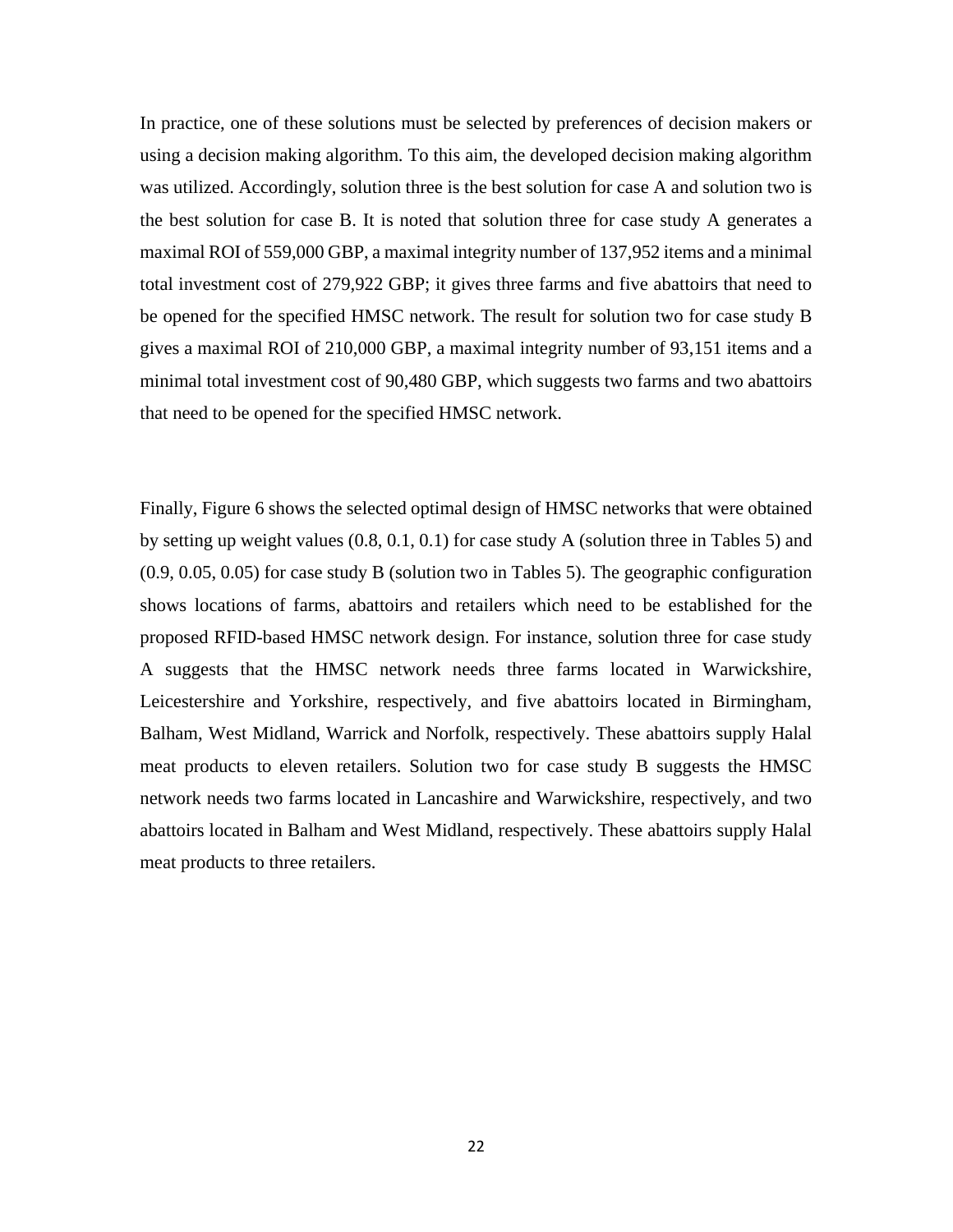

# **Fig. 6. Architecture of the proposed RFID-based monitoring HMSC network. CONCLUSIONS**

A study by Wang,<sup>[33]</sup> suggested that RFID implementation is a trend for future generation automated warehouses in logistics and supply chain sectors. This paper presents a feasibility study by examining a proposed RFID-based monitoring process that enhances the integrity of HMSCs using the multi-objective approach. This includes a framework of an RFID-based monitoring system that collects relatively accurate and real-time information data in order to improve traceability of Halal meat products in each process in production and transportation sectors. Retailers and consumers can also check information of Halal meat products in terms of Halal meat integrity online or using mobile phones. A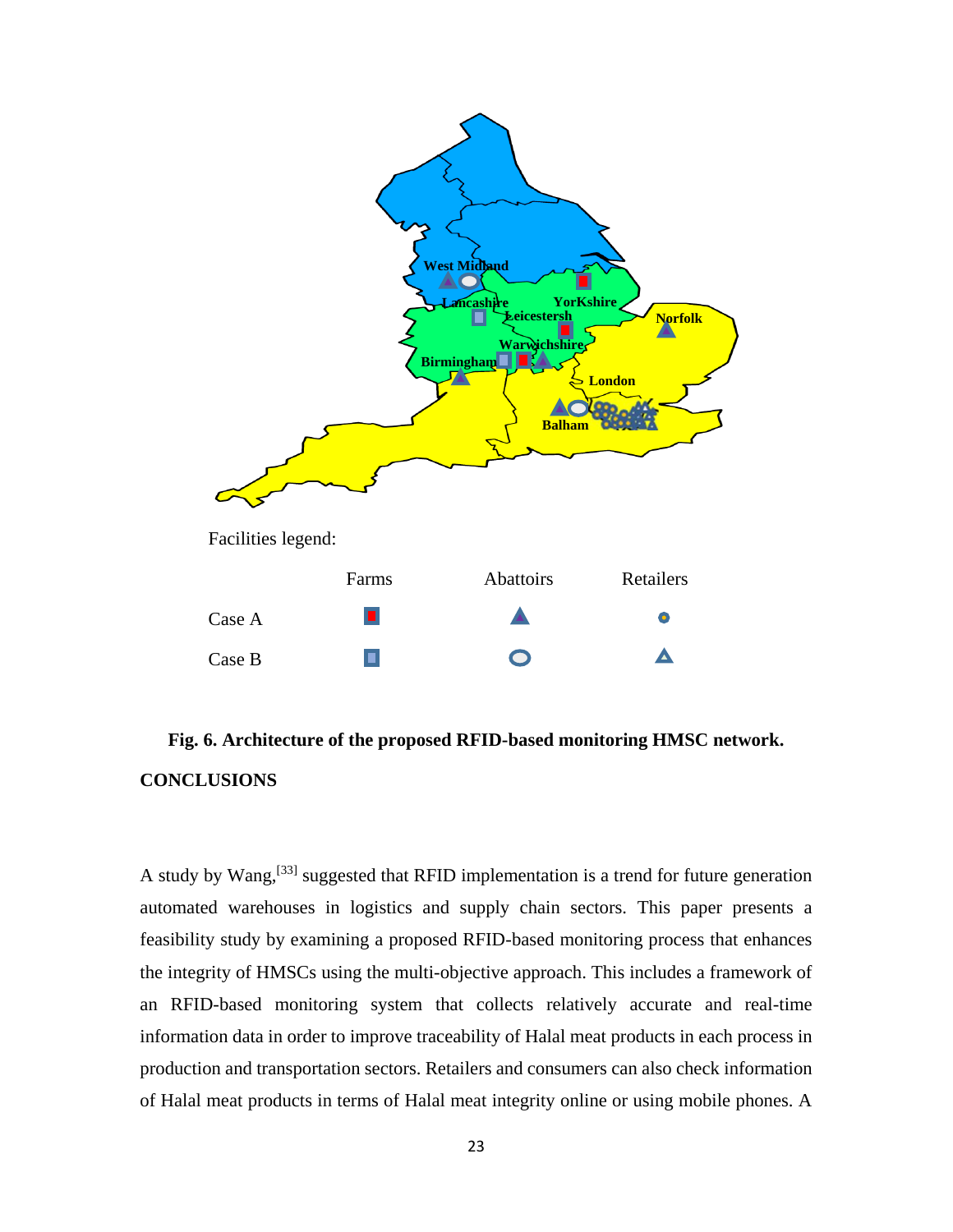multi-objective mathematical model was developed as an aid for a trade-off decision making process in design of the proposed RFID-enabled HMSC network. Subsequently, a solution methodology was developed including a solution approach to obtain Pareto solutions and a decision making algorithm to select the best Pareto solution. Based on the computed results, the proposed system is economically feasible as a relatively high profit can be possibly obtained.

## **REFERENCES**

1. Bosona, T., and Gebresenbet, G., 2013. Food traceability as an integral part of logistics management in food and agricultural supply chain. Food Control 33 (1), 32-48.

2. Zulfakar, M.H., Jie, F. and Chan, C., 2012. Halal Food Supply Chain Integrity: From A Literature Review To A Conceptual Framework. RMIT University Paper, 1-23.

3. Lodhi, A., 2009. Understanding Halal Food Supply Chain. London: HFRC UK Ltd; First edition.

4. Mansor, M.A., Shah Baki, S.-R.M., Tahir, N.M. and Rahman, R.A., 2013. An Approach of Halal Poultry Meat Comparison Based on Mean-Shift Segmentation. IEEE Conference on Systems, Process & Control (ICSPC2013). Kuala Lumpur, Malaysia: **13- 15 December** 2013, 279 - 282.

5. Junaini, S.N. and Abdullah, S., 2008. MyMobiHalal 2.0: Malaysian Mobile Halal Product Verification using Camera Phone Barcode Scanning and MMS. International Conference on Computer and Communication Engineering. Kuala Lumpur, Malasyia: **10- 12 June 2008** 528 - 532.

6. Shanahan, C., Kernan, B., Ayalew, G., McDonnell, K., Butler, F., & Ward, S., 2009. A framework for beef traceability fromfarmto slaughter using global standards: an Irish perspective. Computers and Electronics in Agriculture 66 (1), 62-69.

7. Kassim, M., Haroswati, C., Yahayal, C.H., Hafiz,M. and Zaharuddin, M., 2012. A Prototype of Halal Product Recognition System. International Conference on Computer & Information Science (ICCIS). Kuala Lumpur, Malysia: 12-14 June 2012, 990 - 994.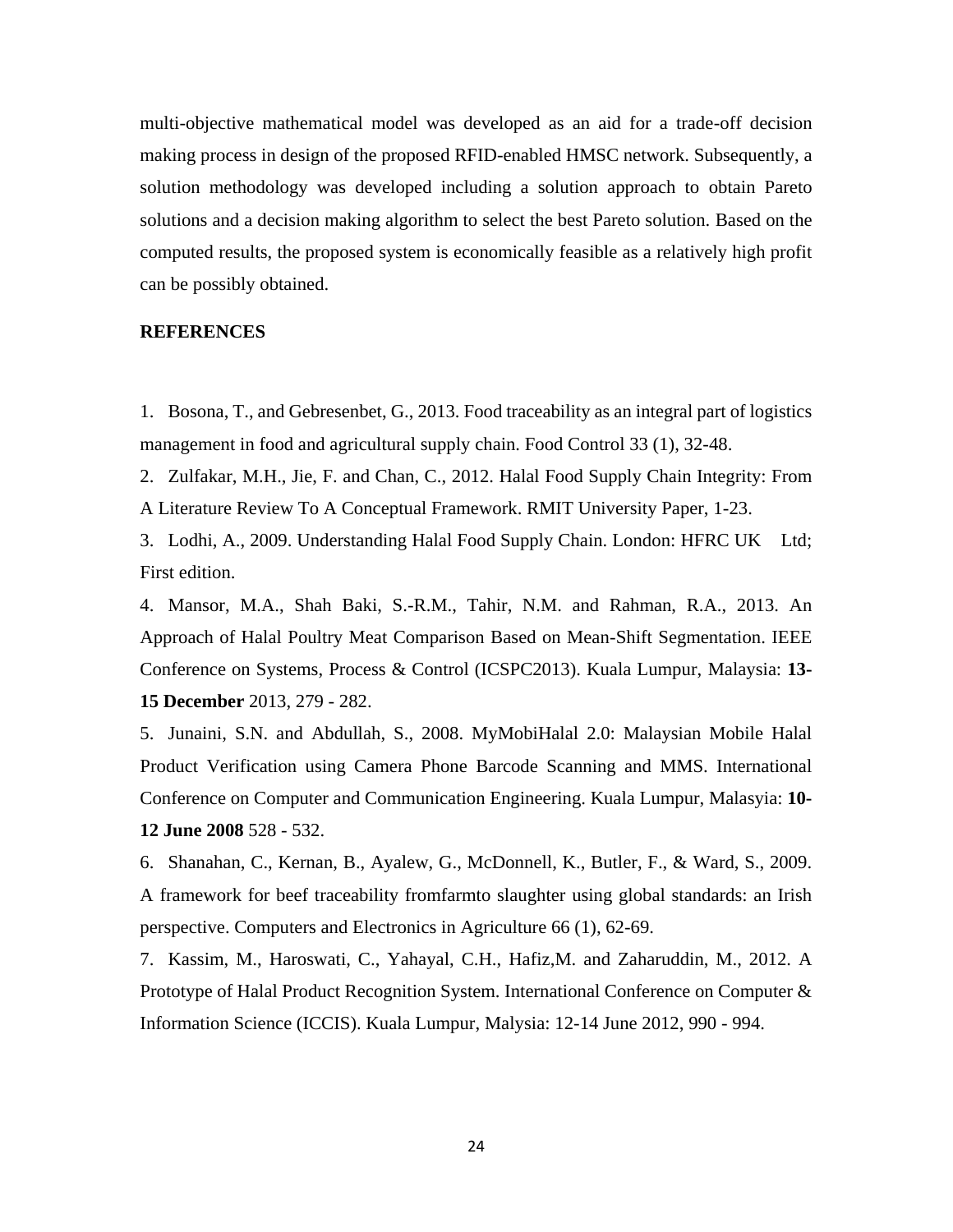8. Bahrudin, S.M.M., Illyas, M.I. and Desa, M.I., 2011. Tracking and Tracing Technology for Halal Product Integrity over the Supply Chain. International Conference on Electrical Engineering and Informatics. Bandung, Indonesia: IEEE, **11-13 July 2011,** H1 -2.

9. Feng, J., Fu, Z., Wang, Z., Xu, M. and Zhang, X., 2013. Development and evaluation on a RFID-based traceability system for cattle/beef quality safety in China. Food Control 31 (2), 314-325.

10. Bowling, M. B., Pendell, D. L., Morris, D. L., Yoon, Y., Katoh, K. and Belk, K. E., 2008. Review: identification and traceability of cattle in selected countries outside of North America. The Professional Animal Scientist 24, 287-294.

11. Kang, R. J., Zhang, X. S., Fu, Z. T. and Mu, W. S., 2010. Method of traceability information acquisition and transmission for beef cattle sector based on PDA and FSM. Nongye Gongcheng Xuebao/Transactions of the Chinese Society of Agricultural Engineering 26 (1), 227-231.

12. Shi, L., Fu, Z. T., and Zhang, L. X., 2010. An RFID-based traceability system for quality insurance of beef cattle breeding. Computer Applications and Software 27 (1), 40- 43.

13. Lu, G. M., Zhang, X. S., Mu, W. S., Fu, Z. T., and Zhang, J., 2009. Method of quality traceability data acquisition and transmission for beef processing. Computer Engineering and Design 30 (15), 3657-3659.

14. Lu, G. M., Zhang, X. S., Mu, W. S., Fu, Z. T. and Zhang, J., 2010. Implementation of traceability system for beef processing based on web multilayer structure. Computer Applications and Software 27 (1), 20-22.

15. Expósito, I., Gay-Fernández, J.A. and Cuiñas, I., 2013. A Complete Traceability System for a Wine Supply Chain Using Radio-Frequency Identification and Wireless Sensor Networks. IEEE Antennas and Propagation Magazine 55 (2), 255 - 267.

16. Barge, P., Gay, P., Merlino, V. and Tortia, C., 2014. Item-level Radio-Frequency Identification for the traceability of food. products: Application on a dairy product. Journal of Food Engineering 125, 119–130.

17. Hsu, C.I. and Liu, K.P., 2011. A model for facilities planning for multi-temperature joint distribution system. Food Control 22 (12), 1873–1882.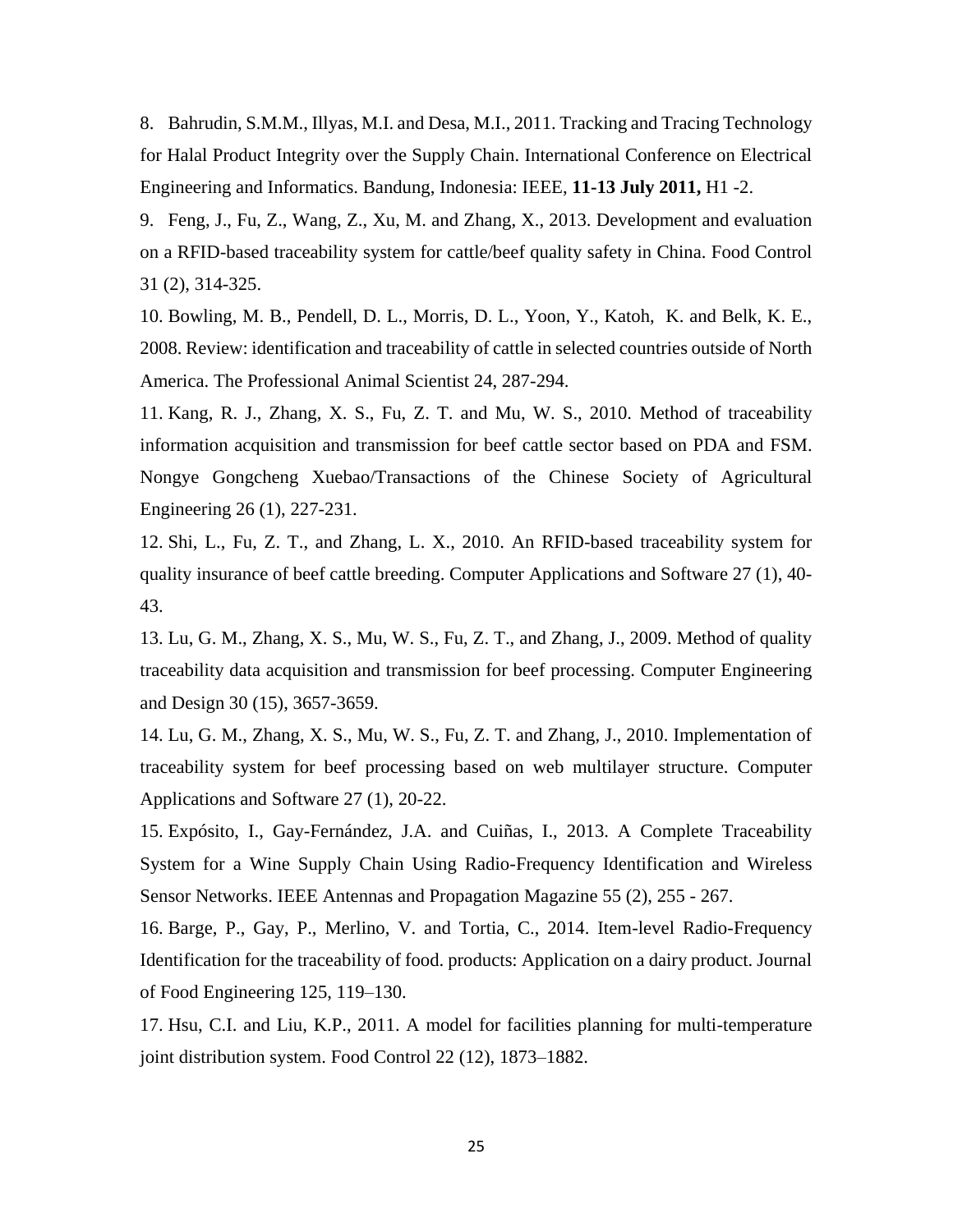18. Hsu, Y.-C., Chen, A.-P. and Wang, C.-H., 2008. A RFID-enabled traceability system for the supply chain of live fish. IEEE International Conference on Automation and Logistics. Qingdao, China: IEEE, **1-3 Sept. 2008**, 81-86.

19. Abada, E., Palaciob, P., Nuinc, N., González de Záratec, A., Juarrosa, A., Gómezb, J.M. and Marco, S., 2009. RFID smart tag for traceability and cold chain monitoring of foods: Demonstration in an intercontinental fresh fish logistic chain. Journal of Food Engineering 93 (4), 394–399.

20. Trebar, M., Grah, A., Melcon, A.A. and Parreno, A., 2011. Towards RFID Traceability Systems of Farmed Fish Supply Chain. Software, Telecommunications and Computer Networks (SoftCOM). Split: IEEE, 1 - 6.

21. Sun, C., Li, W.-Y., Zhou, C., Li, M. and Yang, X.-T., 2013. Anti-counterfeit system for agricultural product origin labeling based on GPS data and encrypted Chinese-sensible Code. Computers and Electronics in Agriculture 92, 82–91.

22. Jedermanna, R., Behrensb, C., Westphalb, D. and Langa, W., 2006. Applying autonomous sensor systems in logistics—Combining sensor networks, RFIDs and software agents. Sensors and Actuators A: Physical, **123 (1),** 370–375.

23. Zhang, J., Liu, L., Mu, M., Moga, L.M., and Zhang, X., 2009. Development of temperature-managed traceability system for frozen and chilled food during storage and transportation. Food, Agriculture and Environment 7 (3&4), 28-31.

24. Chen, Y.-Y., Wang, Y.-J. and Jan, J.-K., 2014. A novel deployment of smart cold chain system using 2G-RFID-Sys. Journal of Food Engineering 141, 113–121.

25. Wang, L., Kwok, S.K. and Ip, W.H., 2010. A radio frequency identification and sensorbased system for the transportation of food. Journal of Food Engineering 101 (1), 120–129 26. Academy, Islamic Fiqh, July 1999, Available: <http://ar.islamway.net/fatwa/28033/>. (accessed October 26, 2014).

27. Lomiwe, D., Farouk, M., Frost, D.A., Dobie, P.M and Young, Q.A., 2010. The Biochemical Basis in Trendiness in Beef. A PhD project, Hamilton, New eland: Food & Bio-based Product Group, n.d.

28. Amin, S. and Zhang, G., 2013. A multi-objective facility location model for closedloop supply chain network under uncertain demand and return. Applied Mathematical Modelling 37 (6), 4165–4176.